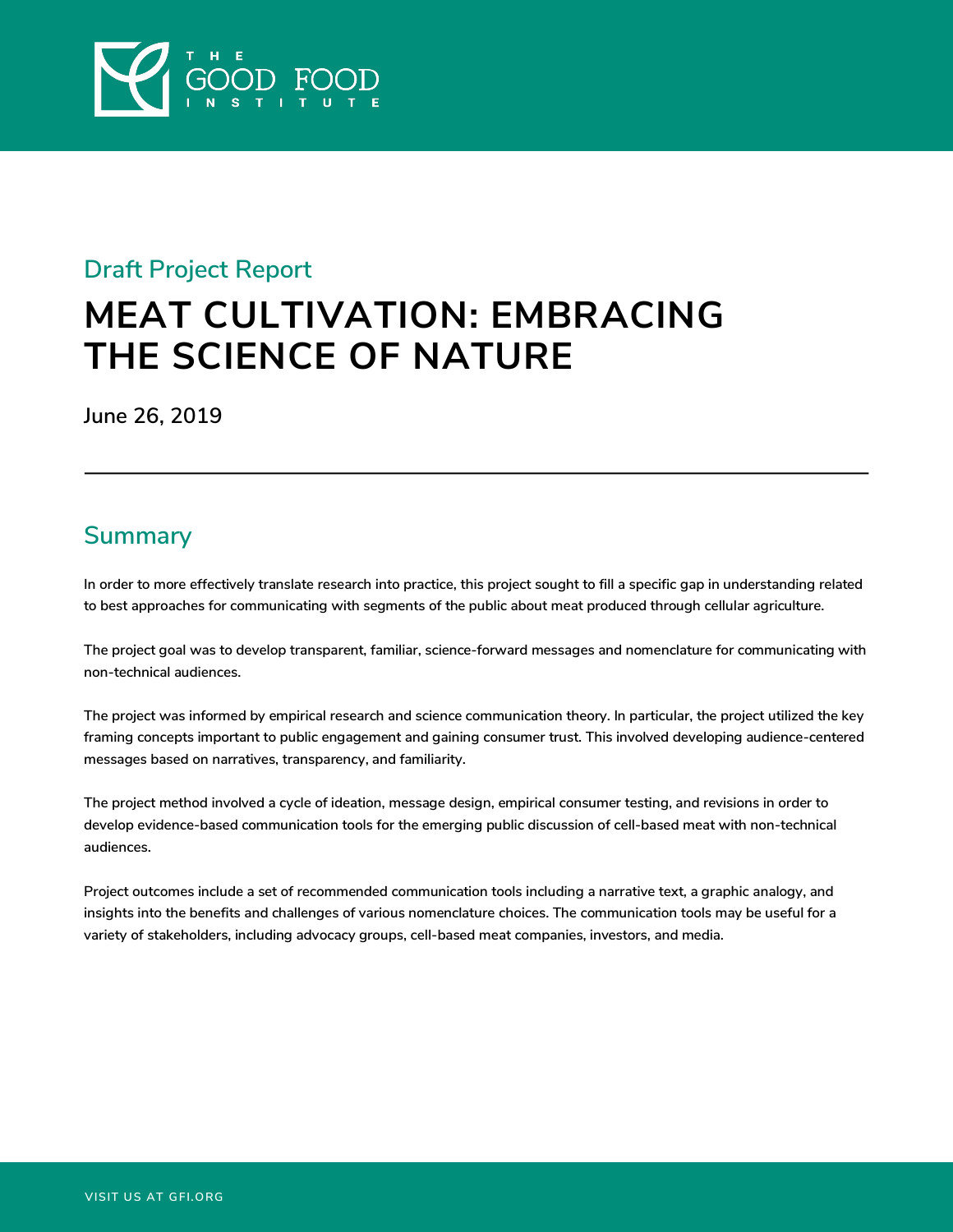# **Table of Contents**

| Fall 2018 - Spring 2019 GFI/Mattson/Memphis Meats Messaging and Nomenclature Ideation  6 |  |
|------------------------------------------------------------------------------------------|--|
|                                                                                          |  |
|                                                                                          |  |
|                                                                                          |  |
|                                                                                          |  |
|                                                                                          |  |
|                                                                                          |  |
|                                                                                          |  |
|                                                                                          |  |
|                                                                                          |  |
|                                                                                          |  |
|                                                                                          |  |
|                                                                                          |  |
|                                                                                          |  |
|                                                                                          |  |
|                                                                                          |  |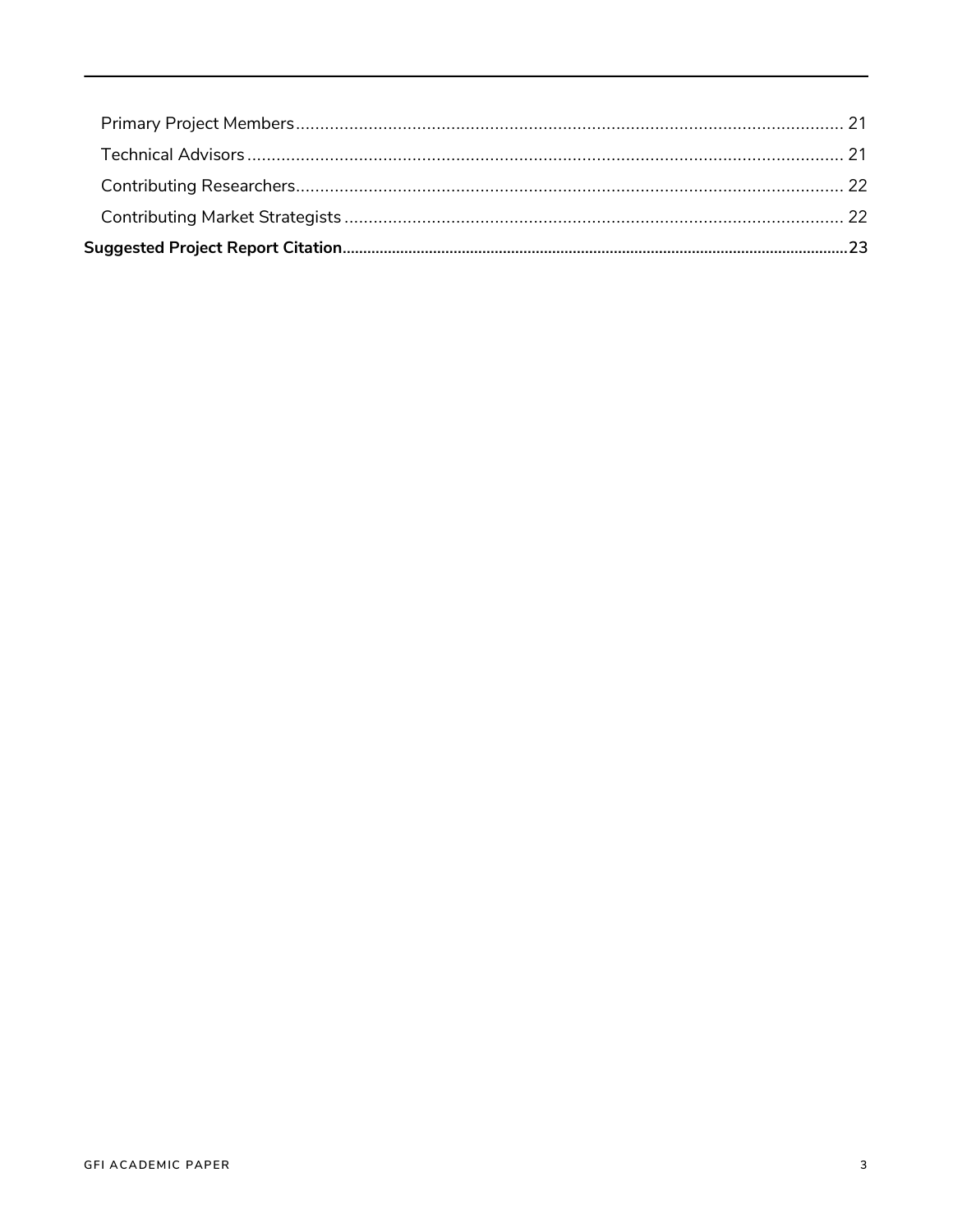# **Introduction**

### **Novel Technologies in the Public Sphere**

The production of meat via cellular agriculture is a novel technology not yet widely known in the public sphere. Science topics discussed in the public sphere are typically categorized as either *controversial* (a hotly debated topic, such as genetic engineering) or *emerging* (not yet widely known). Once a topic becomes controversial, it is typically difficult to change public opinion about the topic. It is much easier to form public opinion as a science topic emerges. This increases the likelihood that novel technologies become widely accepted rather than become controversial.

Cell-based meat is in a critical period of opportunity as an emerging technology where public awareness is relatively low. Previous research suggests there will be a strong group of innovators and early adopters (Diffusion of Innovations; Rogers, 2003) for cell-based meat (Bryant et al. 2019; Bryant & Barnett 2018) and demand may even outpace supply. However, longterm market success is dependent upon forming positive awareness among early and late majority groups (Rogers, 2003) early on, so they will be primed for purchasing when supply increases and costs decrease.

In order to achieve desired outcomes related to consumer decision-making about scientific topics, it is important that communication strategy is rooted in evidence. Effective science communication efforts grounded in evidence inform consumers before public opinion has solidified.

### **Science Communication Literature**

#### **INFORMATION DEFICIT MODEL**

Early efforts to communicate with segments of the public about science were based on the Information Deficit Model. The Information Deficit Model posits that the public is generally ignorant about scientific issues, and that increasing scientific literacy will also increase public approval of scientific breakthroughs as well as funding for scientific research and development (Weigold, 2001). However, this model has been shown to be largely insufficient: bridging the public's knowledge gap and generating positive attitudes are both more complex than simply teaching new information. Studies show that individuals assign meaning to new information based on their current attitudes and beliefs (Craik & Lockhart, 1972; Shanks, 2010). This is especially pronounced when individuals don't understand incoming information (Posner & Rothbart, 2002). In short, building knowledge is necessary but is insufficient for forming attitudes. New information must be presented both in an engaging format and in a framework that enables people to incorporate the new information into their existing belief and value systems.

Effective science communication is largely informed by the larger field of communication studies. Common models of communication posit that successful communication occurs in a transactional process wherein senders and receivers achieve mutual understanding. Effective message design begins by determining the target audience, as targeting messages to specific groups is more effective than appealing to the general population. Selecting a credible message source and an engaging communication channel are among the most important considerations. Finally, framing the message to reach a target audience with a certain style of presentation or emphasis on certain topics over others can increase effectiveness.

Framing refers to the way that information is presented, and how this presentation subsequently influences how it is interpreted and used. The way in which the information is presented will affect the audience's interest in paying attention to the message, level of engagement, and interpretation of meaning (Goffman, 1974). Framing can also be used to emphasize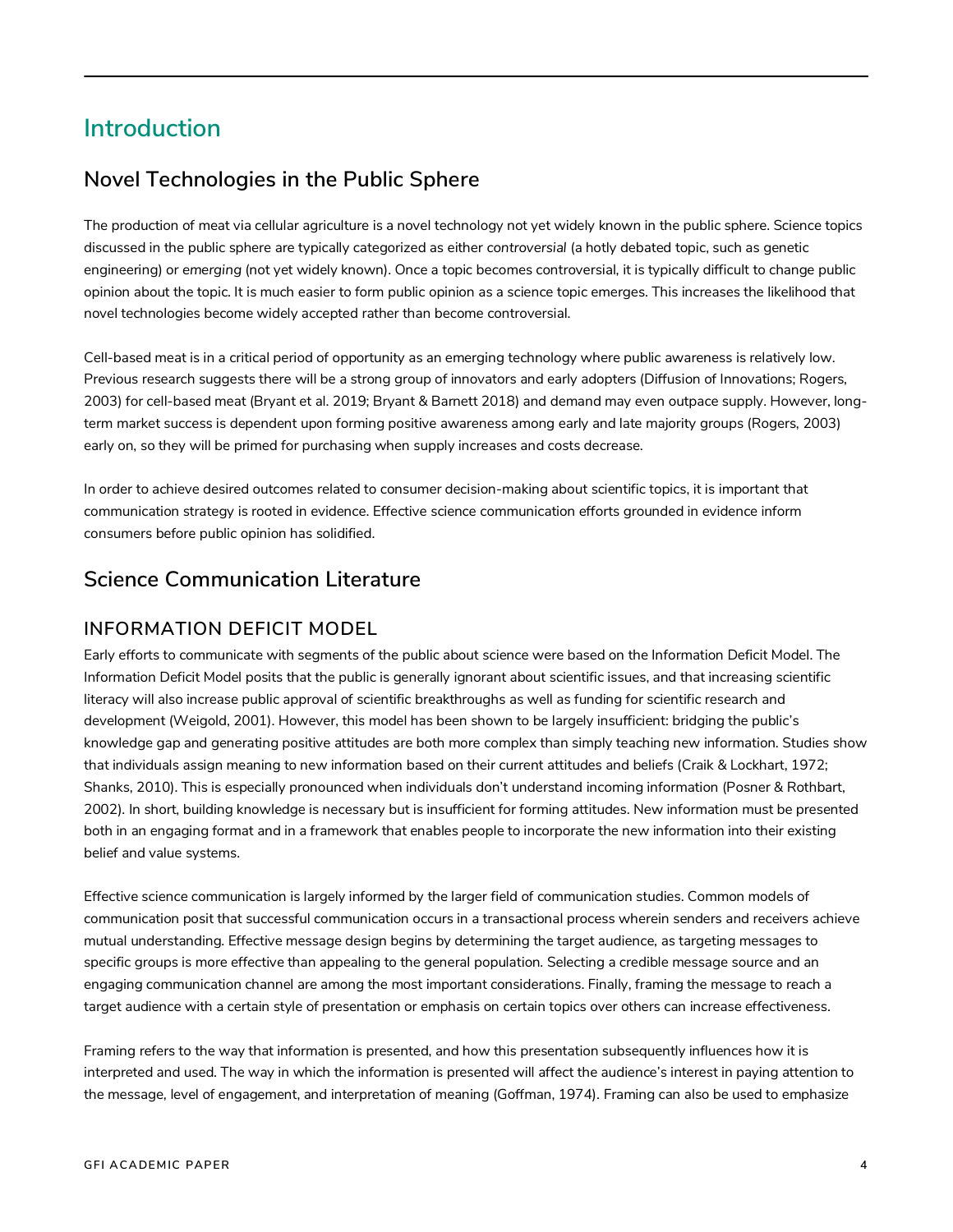some considerations or topics over others (Nisbet, 2009). In contrast to the deficit model, using message frames, such as narratives, has been shown to effectively engage with segments of the public on scientific topics.

In this current project, we focused on refining several types of message frames through the use of narrative, with a consideration for our target audience and communication channels. Below, we provide a brief overview of several types of framing that we incorporated into the project. Following this section, we provide a description of our project goals, methods, and results.

#### **NARRATIVE FRAMING**

Narrative framing considers messaging style, and specifically the degree to which a message uses narrative to present facts and other relevant information. Framing new scientific information in narrative form, including visual storytelling (Sundin et al., 2018), both engages audiences and makes it easier for them to learn the story's embedded messages. Stories are inherently influential in changing beliefs and attitudes (Dahlstrom, 2014; Lane et al., 2013; National Academy of Sciences, 2014; Schank & Abelson, 1995). Individuals can more easily process and remember information that they learned in story form (Graesser et al., 2002; Greenhalgh, 2001; Scott et al., 2013) because the cognitive process when engaged with a narrative is uniquely heuristic and low-energy-intensive (Bruner, 1985; Kahneman, 2013). Overall, stories are easier to understand (Dahlstrom, 2014) and lead to greater understanding and remembering than science information presented in a statistical or traditionally presentation format (Moore et al., 1999). For these reasons, research has tested narratives in numerous scientific contexts and found that the use of story effectively influences beliefs about scientific topics such as vaccines, HIV/AIDS, and environmental issues (Brodie et al., 2001; Vaughan, Rogers, Singhal, & Swahili, 2000; Dahlstrom, 2010).

#### **TRANSPARENCY**

Underpinning much of science communication's effectiveness is the process of building consumer trust through transparency. Not only does honesty about scientific uncertainties increase audience's perceived trust in a communicator (Frewer et al., 2002; Johnson & Slovic, 1995; National Research Council et al., 2012), but importantly, this trust influences whether one wants to learn from a message source (Lupia, 2013; National Academies of Sciences, Engineering, and Medicine, 2016; Renn & Levine, 1991). People also tend to want to learn from sources who share goals and interests with them (Lupia, 2013; National Academies of Sciences, Engineering, and Medicine, 2016; Renn & Levine, 1991) and who have expertise in the field (Lupia, 2013; Renn & Levine, 1991).

#### **UNCERTAINTY FRAMING**

Closely related to transparency, uncertainty framing considers the degree to which uncertainty is emphasized or avoided in messaging. Where applicable, acknowledging uncertainty can increase trust and credibility (e.g., Frewer, 2004; Johnson & Slovic, 1995). Acknowledgement of uncertainty is not necessarily a barrier to action (e.g., Morton et al. 2011), and may increase acceptance of a technology (Frewer et al., 1998).

#### **FAMILIARITY**

Presenting new scientific information in relation to familiar concepts makes it easier for people to learn. Moreover, prior familiarity with a novel technology is a key predictor of consumer acceptance. For example, a recent survey of U.S., India, and China consumers found that, across all three countries, those who are already familiar with cell-based meat expressed greater purchase interest (Bryant, Szejda, Parekh, Deshpande, & Tse, 2019). Several surveys of consumer perceptions of cell-based meat have indicated that naturalness is a key concern for consumers (Bryant & Barnett, 2018). However, direct messaging attempts to persuade consumers that cell-based meat is natural have been found to be ineffective (Anderson, 2018). Anchoring new technologies in concepts that are already familiar may help to make novel technologies more understandable and avoid triggering a naturalness concern.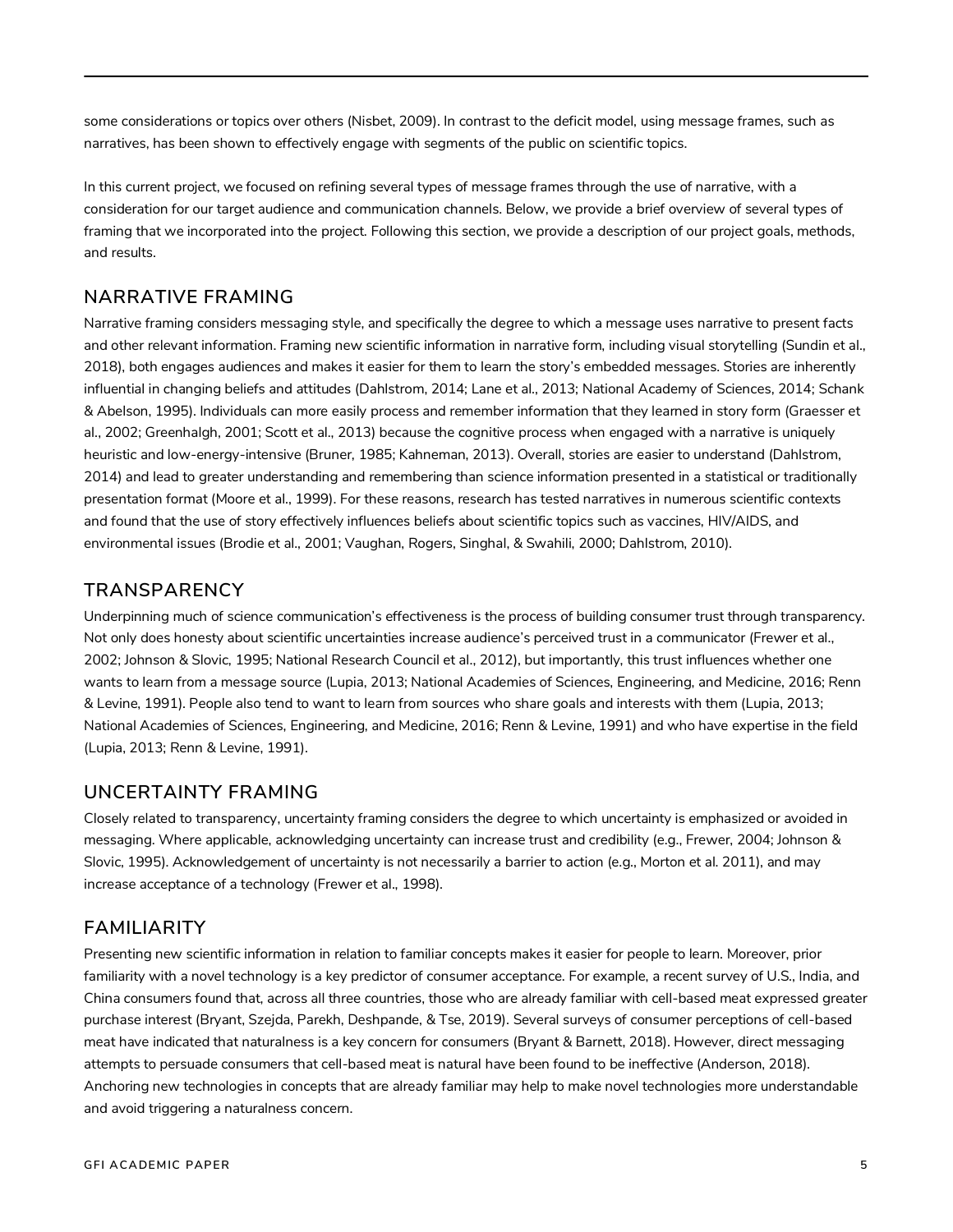# **Project Goals**

In accordance with the FDA's fundamental risk communication recommendations, messages are considered adequate if they enable effective action, and therefore messages should be accessible, understandable, and contain the necessary information to aid decision-making (Fischhoff, Brewer, & Downs, 2011, p. 19). Communication strategies should be continually tested to ensure their effectiveness (Fischhoff, Brewer, & Downs, 2011; Kahan, 2013 ; Maynard & Scheufele, 2016).

As a project group, our goal was to build a set of communication tools that are understandable, engaging, factual, and ultimately useful in building consumer trust in and acceptance of the technology. Our key message design considerations were to build familiar and transparent messages that are useful for consumers to make informed decisions about their food choices.

Through the application of theory and a cycle of message design and empirical testing, the project aimed to develop evidence-based communication tools to communicate with nontechnical audiences about the emerging scientific topic of cell-based meat. An evidencebased strategy will help support our communication practice by ensuring that we are achieving the intended outcomes. The resulting communication tools may be useful for a variety of stakeholders, including advocacy groups, cell-based meat companies, investors, and media.



# **Project History and Method**

# **September 2018 GFI Cellular Agriculture Nomenclature Study**

In the summer and fall 2018, GFI conducted a four-phase research project to better understand consumer perceptions of nomenclature used to describe meat produced through cellular agriculture. The project began with a stakeholder survey, which generated 74 names to consider for further testing. A second survey assessed a shorter list of 31 names in terms of consumer perceptions of appeal and descriptiveness. Finally, two sets of online experiments tested five names (clean meat, cell-based meat, craft meat, cultured meat, and slaughter-free meat). The name "slaughter-free meat," was the only name that scored well in all of the desired outcomes (appeal, descriptiveness, differentiation, likelihood of trying, and likelihood of purchase). However, the name "slaughter-free" was not selected for widespread use, as it did not meet the need for neutral framing important to stakeholders.

# **Fall 2018 - Spring 2019 GFI/Mattson/Memphis Meats Messaging and Nomenclature Ideation**

Following the GFI nomenclature project and inaugural GFI conference, Mattson reached out to GFI with an offer to lead a pro bono cellular agriculture naming project on behalf of GFI and the cellular agriculture industry. The primary workgroup included representatives from Mattson (Barb Stuckey, Al Banisch), GFI (Keri Szejda, Mary Allen, Annie Cull), and Memphis Meats (Maria Macedo, Steve Myrick). Based on Memphis Meats' suggestion, the team widened the project scope to include the development of a successful narrative framework to bring this new category to market.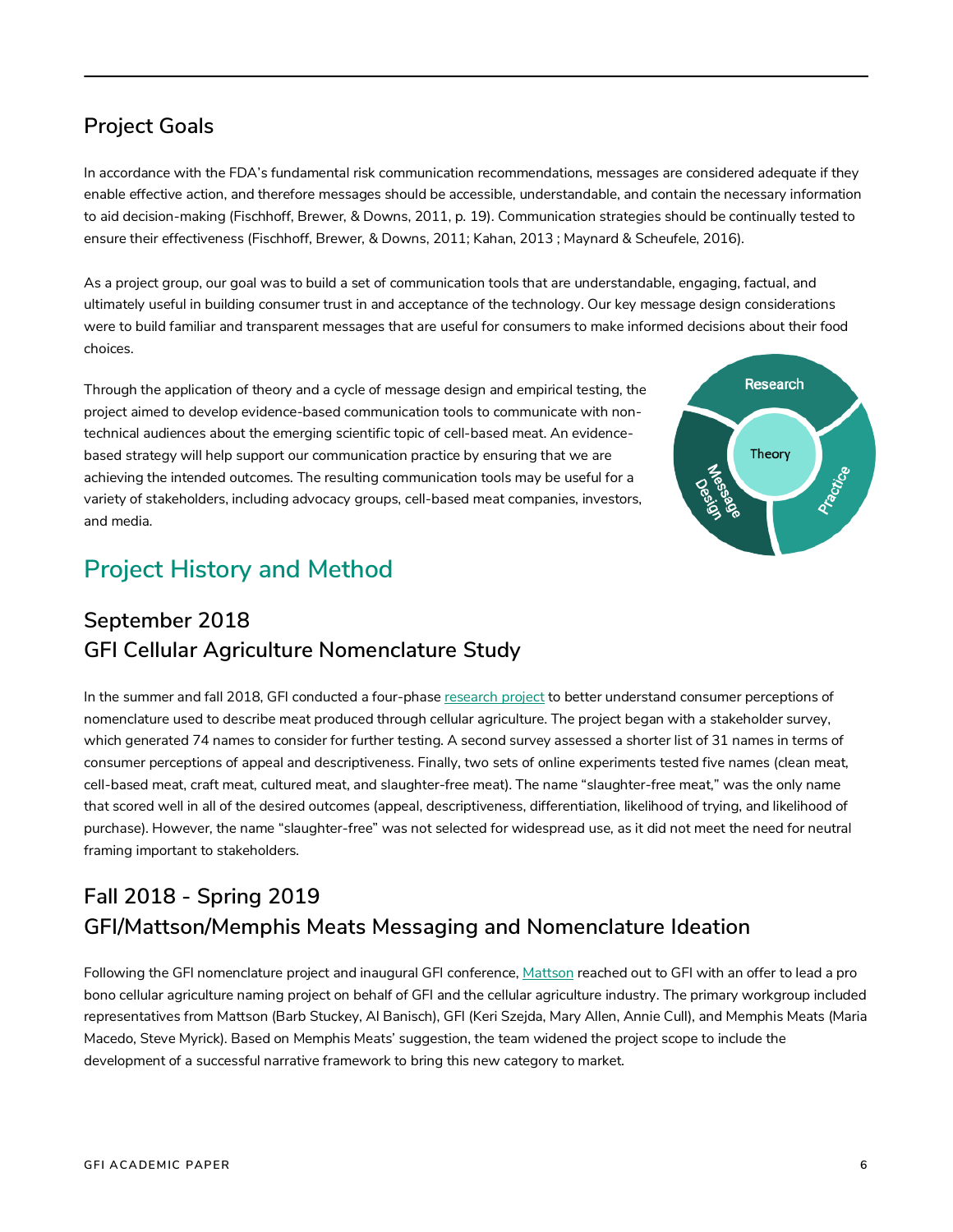The group agreed that one of the most important goals in the message strategy would be to anchor messages in the familiar and to build consumer trust through transparency. For nomenclature, the group agreed that an optimized name would follow from this messaging strategy and would need to meet multiple criteria: 1) appeal, 2) the neutrality of the term for multiple stakeholder groups, 3) descriptiveness, and 4) ability to differentiate the category from conventional and plant-based meat.

In December 2018, Mattson presented four possible messaging narratives to the project team. GFI and Memphis Meats aligned on the narrative that best communicated the science and technology underpinning cellular agriculture ("science as discovery"). GFI and Memphis Meats provided detailed feedback on the selected narrative, and Mattson then refined the narrative and designed a plant propagation analogy graphic to increase familiarity. In January 2019, the workgroup met to review the narrative and analogy, and then to ideate name options. In addition to the primary project team, an additional six Mattson staff joined the group for an ideation session. The workgroup generated over four hundred names before filtering down to the top names based on the nomenclature criteria.

# **March 2019 GFI Mixed-methods Consumer Survey & Focus Groups**

In March 2019, GFI made minor revisions of Mattson's draft narrative and analogy. Following the revisions, GFI designed and executed a survey to elicit consumer feedback on the narrative, analogy, and top options for nomenclature. The survey ( $N =$ 161) sampled from general U.S. population (matched to age and gender). GFI then worked with researcher Dr. Courtney Dillard to design focus groups to more deeply understand public perception on these topics. Dr. Dillard conducted four focus groups in March 2019 to obtain deeper insights into consumers' perception of the narrative, graphic, and nomenclature. Each of the four focus groups consisted of 6-7 college students in Portland, Oregon (N = 27). Focus group participants expressed a diverse range of political views, and skewed toward a younger age group (primarily 18-21 years), majority female (59%), and majority omnivore.

As the purpose of these two studies was to inform the next phase of message design, we highlight here only topline results. The consumer survey and four focus groups obtained similar results. Consumers' desired messaging aligned with the stated goal of the working group, which was to develop transparent, familiar, science-forward messages and nomenclature for communicating with non-technical audiences about meat produced through cellular agriculture.

#### **Key findings from open-ended survey responses:**

- Overall, consumers were positive toward the narrative but expressed a desire for more straightforward information.
- They specifically expressed an aversion to messaging that had a marketing feel.
- They also stated a desire for more information about attributes important to them, most commonly: taste, affordability, and safety.
- In general the analogy made sense to consumers as a familiar concept, but many felt that the graphic was oversimplified and that the comparison between plant cuttings and animal cells was a stretch.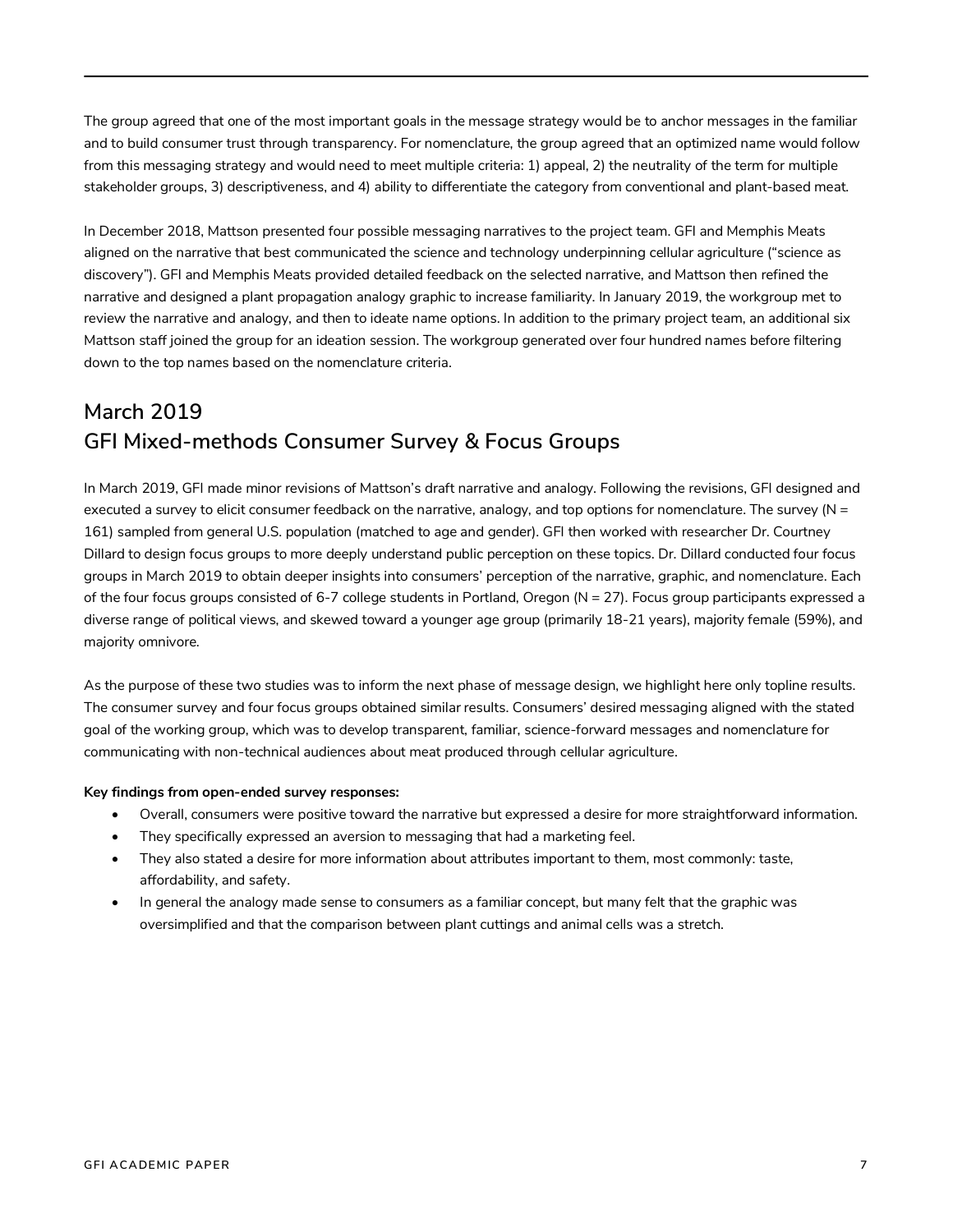#### **Quantitative ratings of names from survey:**

- *Cultivated meat* and *cultured meat* scored most favorably in terms of appeal (2 = somewhat appealing, 3 = moderately appealing)
- *Cell-cultured meat*, *cell-based meat*, *cell-raised meat*, *cultivated meat*, *made meat*, *cellstock meat*, and *cultured meat* scored the most favorably in terms of descriptiveness  $(3 =$  moderately descriptive,  $4 =$  very descriptive)

| <b>Name</b>               | <b>Appeal</b> | <b>Accurately descriptive</b> |
|---------------------------|---------------|-------------------------------|
| <b>Cultivated meat</b>    | 2.49          | 3.43                          |
| <b>Cultured meat</b>      | 2.34          | 3.21                          |
| Made meat                 | 1.96          | 3.39                          |
| Nanopastured meat         | 1.87          | 2.64                          |
| <b>Cell-based meat</b>    | 1.82          | 3.79                          |
| <b>Cell-cultured meat</b> | 1.76          | 3.88                          |
| <b>Cell-raised meat</b>   | 1.75          | 3.65                          |
| <b>Propagated meat</b>    | 1.68          | 2.81                          |
| <b>Cellstock meat</b>     | 1.68          | 3.31                          |

*Note: Names are sorted by appeal rating.*

#### **Key findings from focus groups:**

- After reading the narrative, participants readily understood that the product was not plant-based.
- Some participants indicated that because it was a new concept, a categorization system (i.e., conventional meat, plant-based meat, cell-based meat) would help them readily categorize it.
- Participants raised questions around cost, health benefits and risks, sensory characteristics (taste, appearance), environmental impact, specifics of the production method, and appeal concerns.
- Some participants showed skepticism, noting there was a focus on benefits with an oversimplification of the process.
- For both the narrative and graphic, participants provided specific recommendations about words, phrases, and images that resonated or should be changed
- Participants evaluated five potential names, considering appeal, neutrality, and descriptiveness criteria. Most of the responses to *cultivated* meat were positive, there were a range of responses to *cultured* meat and *cell-based* meat, and most of the responses to *cell-cultured* meat and *propagated meat* were neutral or negative.

Following these March 2019 survey and focus group studies, GFI significantly revised the narrative and analogy to incorporate consumer feedback. As a follow up, the GFI Science and Technology team provided a consultation to ensure the accuracy of the message content.

### **May 2019**

### **GFI Mixed-methods Consumer Survey**

In a continuation of the message design and empirical testing cycle, in May 2019 GFI conducted a final round of consumer testing to determine the degree to which the revised narrative and analogy graphic meet consumer needs. The survey also gauged consumer perceptions of four names still under consideration: *cultivated* meat, *cell-cultured* meat, *cell-based* meat, and *cultured* meat.

GFI obtained the sample from Positly, with a total of 183 respondents matched to the US population by age and gender. Respondents were ineligible if they took part in previous GFI studies on cellular agriculture. Participants provided open-ended feedback to the narrative ("What is your general reaction to this narrative?" "What other information would you need in order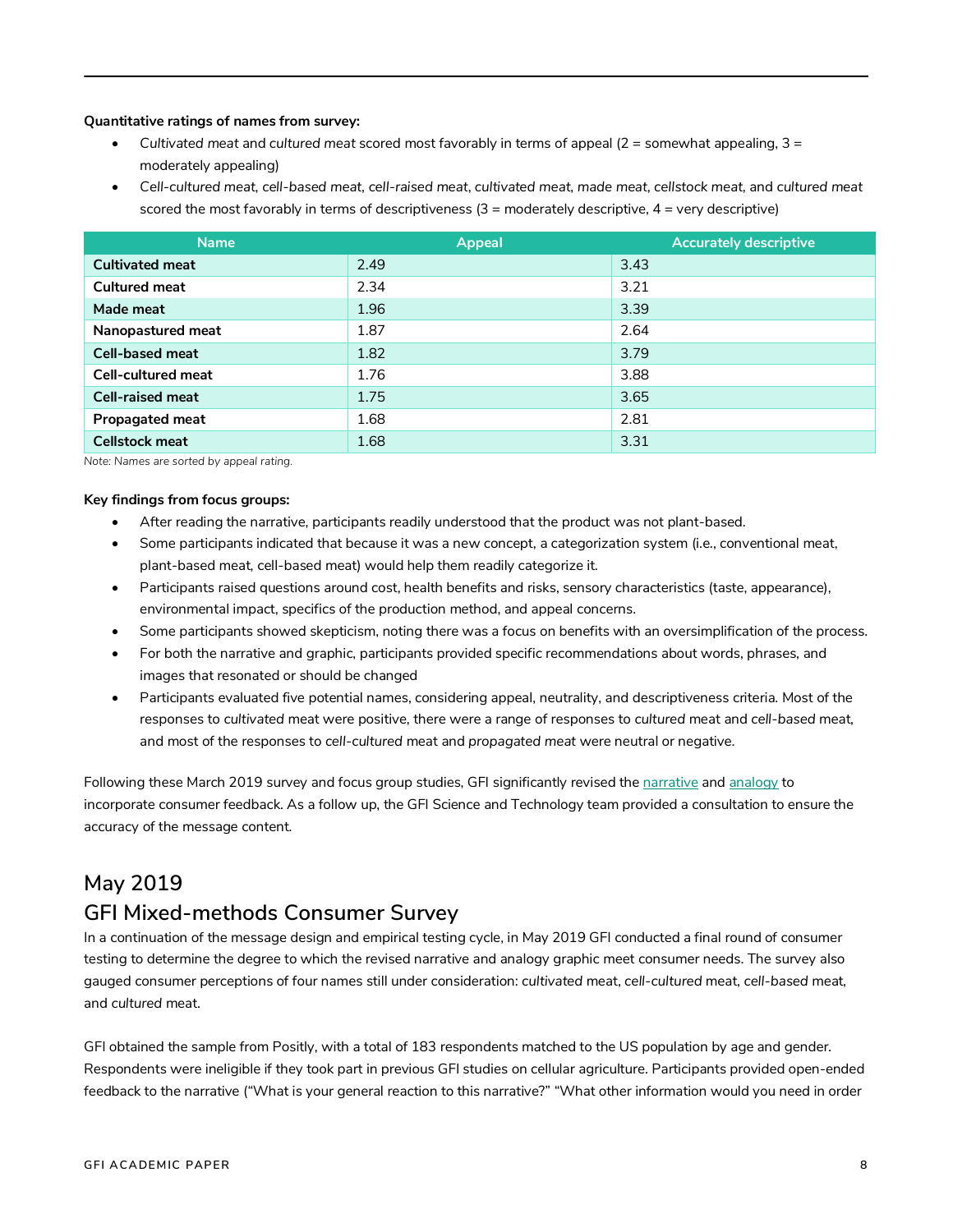to decide whether this is for you?") and the analogy graphic ("What is your general reaction to this analogy?" "What questions do you have?"). On a 1-5 scale, participants rated each of the four terms in terms of their appeal, descriptiveness, differentiation from conventional meat, and differentiation from plant-based meat. Higher scores indicate more positive responses (i.e., for appeal, *1* = not at all appealing, *2* = somewhat appealing, *3* = moderately appealing, *4* = very appealing, *5* = extremely appealing).

### **CONSUMER SEGMENTATION RESULTS**

Analysis of open-ended responses indicated that consumers could be segmented into three main groups: enthusiastic supporters (18%), those in the skeptical but intrigued middle (68%), and those opposed on moral grounds (14%). In light of the emergence of these three groups, we recommend targeting the largest and most malleable consumer segment: the skeptical but intrigued group in the middle. In the Diffusion of Innovations framework (see Figure 1; Rogers, 2003), these consumers are likely to represent the early and late majority segments. The enthusiastic supporters are excited and comfortable with change; they are likely to be the innovators and early adopters. Individuals in the opposition segment are resistant on moral grounds and are less likely to be influenced by messaging.

Figure 1 shows the (blue) bell curve of the typical distribution of a population across adopter categories. This normal distribution is typically observed across different innovation contexts - as long as they are successful. The (yellow) S curve shows the increasing market share as successive groups of consumers adopt the innovation.

**Figure 1. Adopter categorization on the basis of innovativeness**



*Source: Wikimedia Commons. Based on Rogers, E. (1962). Diffusion of innovations. London, NY: Free Press.*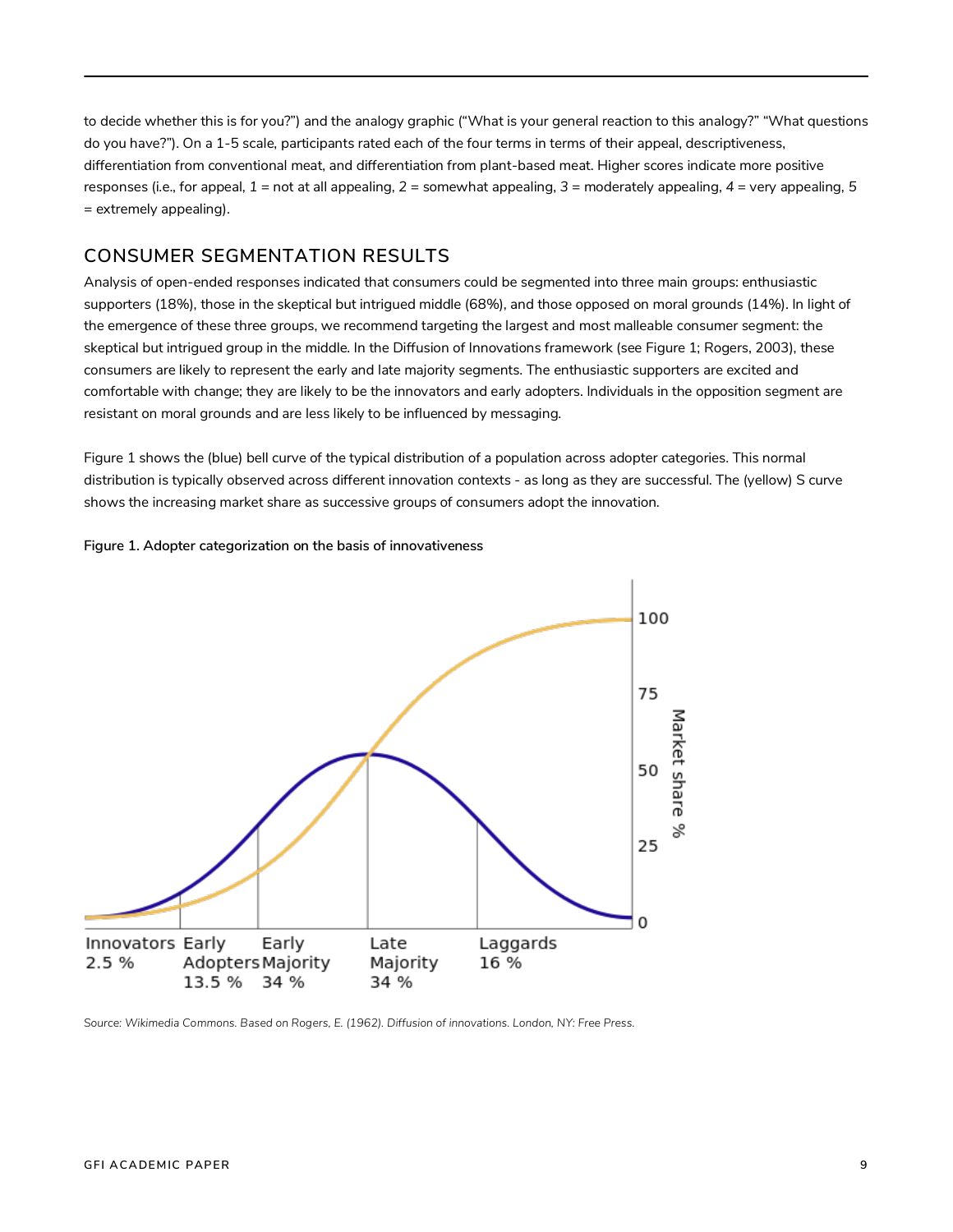For each group, we used a Diffusion of Innovation lens to briefly describe what is known about each type of consumers. We then follow with a summary of each category's typical responses.

#### **1. Enthusiastic supporters: Innovators and early adopters consumer segment (18%)**

#### **Group description (based on analysis of open-ended responses):**

- The enthusiastic consumers are already supportive or quickly became supportive after learning about the technology.
- This consumer group didn't feel like they needed more information to know whether the products were right for them.

#### **Exemplary comments:**

- "I think it is brilliant, and solves many of the central objections that have been raised regarding the sustainability of current agricultural production."
- "I think it sounds great and I am excited for the technology."
- "I love it. I am hopeful we can stop the slaughter of millions of animals, stop deforestation, and find more productive uses for land."
- "I think it is a good idea to help address the need for more food with less animals killed."

#### **Effective influence strategies (Diffusion of Innovations framework):**

- Innovators desire novelty and their interest is easily sustained. Simply raising awareness is the best way to influence the innovators.
- Early adopters are often thought leaders in their community and are comfortable with change. Again, convincing this group is not necessary, but explaining the new technology in understandable ways and showing them ways to implement it is helpful.

#### **2. Skeptical but intrigued middle: Early and late majorities consumer segment (68%)**

#### **Group description (based on analysis of open-ended responses):**

- Consumers in the middle group were a bit skeptical and sometimes had a slight disgust response, but were overall intrigued by the benefits offered by the technology.
- This consumer group expressed interest as well as a strong desire for more information.
- The most common types of information desired by this group were related to the product's taste, affordability, and safety for humans.

#### **Exemplary comments:**

- "Cool but weird."
- "This sounds kinda freaky, but I'm on board."
- "At first I was skeptical about cultivated meat but after the process was compared to what happens in a greenhouse and it was mentioned that it would require the use of less natural resources I felt a bit more positive about the process. Also, noting that the FDA and USDA would jointly regulate to ensure safety I felt way more positive about cultivated meat and would/will consider purchasing and consuming."
- "My reaction is mostly positive. While this is definitely an unconventional way to produce meat and seems a little weird, it sounds like it's cheaper and better for the environment than the traditional method of raising cattle."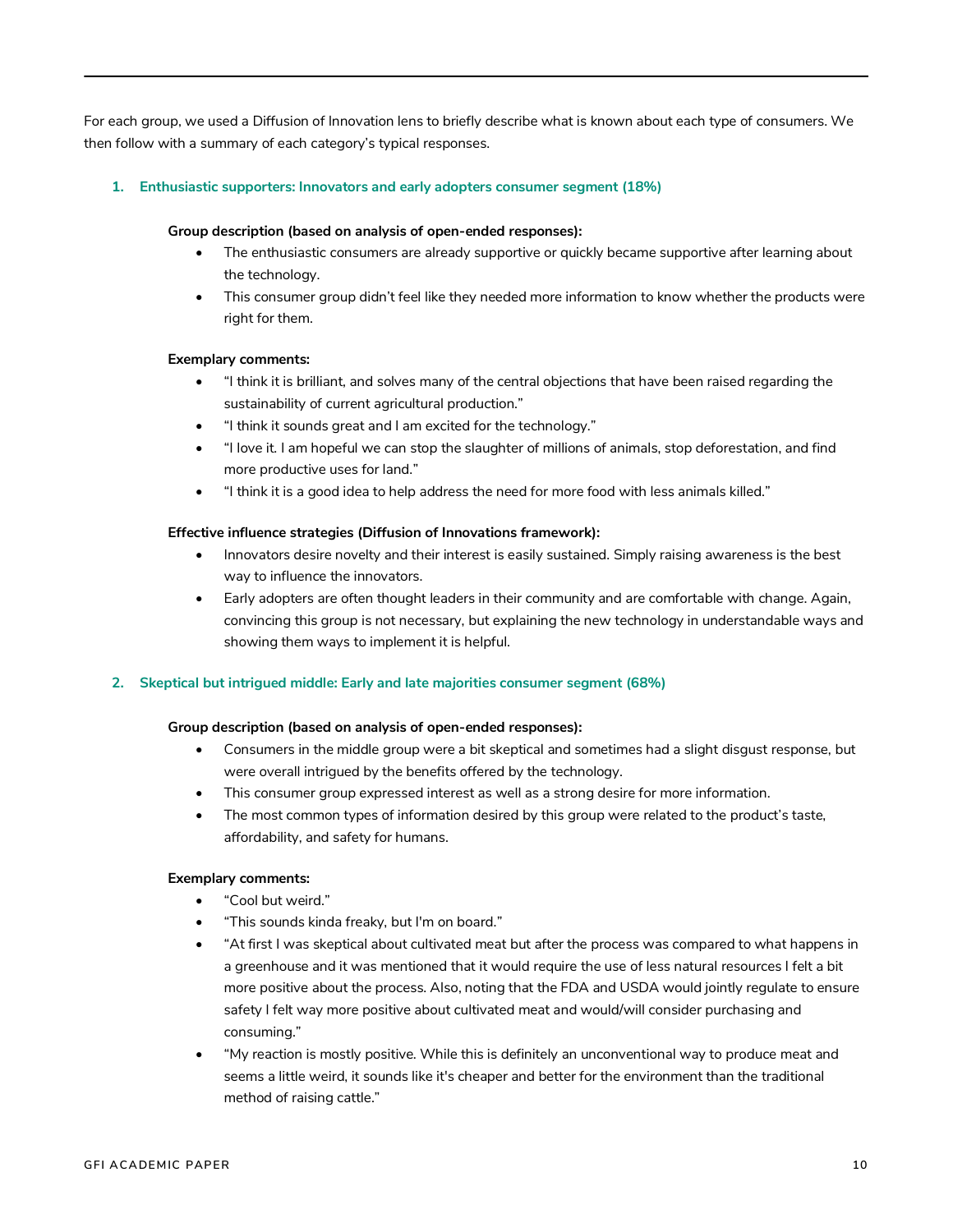• "I think it is an interesting concept. I can see how it could be valuable but I think it sounds very weird and would be hard for me to get used to."

#### **Effective influence strategies (Diffusion of Innovations framework)**

- Individuals in the early majority take time to consider the decision to change and need evidence of the innovation's worth. Conversion stories are often effective for this group. They need to try the innovation for themselves before committing.
- The late majority members are described as skeptical. Though reluctant to change, they will adopt an innovation after it becomes more observable and is the social norm. Influencing this segment involves demonstrating observable benefits, such as taste, price, safety, and social acceptance.

#### **3. Opposed on moral ground: Laggards consumer segment (14%)**

#### **Group description (based on analysis of open-ended responses):**

- The opposed consumers had visceral, values-based negative responses.
- This group's opposition was primarily based on religious grounds, but a smaller sub-segment was opposed based on naturalness unrelated to religion.
- This consumer group did not express any openness to learning more.

#### **Exemplary comments:**

- "I don't think this is okay. It's like playing with what God intended when it comes to animals and food."
- "Too close to playing God in my opinion."
- "That is not within the boundaries of what should be done, gross."
- "There is no way I would eat this unless it is the last food on Earth. It does not matter how well it is monitored or regulated."
- "The intellectual concept make sense but it is so unnatural according to the laws of nature that I am sickened by it… Thanks for the nightmare."

#### **Effective influence strategies (Diffusion of Innovations framework)**

- The laggard group is more traditional and extremely avoidant of change.
- Influencing this group requires showing how the innovation is in alignment with the group's values and experiences.

#### **NARRATIVE RESULTS**

Overall the narrative was well received by the "enthusiastic supporters" and the "skeptical but intrigued middle". The responses in this latest round of testing indicated that the narrative was on-target in terms of revisions requested by consumers in previous rounds of testing. Whereas consumers previously interpreted the narrative as oversimplified, lacking sufficient science information, and having too much of a marketing feel, the consumers in this latest round of testing experienced the narrative to be on-target in terms of the depth and type of information needed.

### **ANALOGY RESULTS**

Overall the analogy was also well received by the "enthusiastic supporters" and the "skeptical but intrigued". In general, the comparison between plant cultivation and meat cultivation successfully anchored the new concept in a familiar idea, making it more understandable for these consumers. However, many did not see the analogy as a perfect comparison between plants and animals. Consumers felt there was more complexity involved in cultivating meat, and they desired more information about the production process. One way to meet consumers' stated needs for more information would be to change the visual from a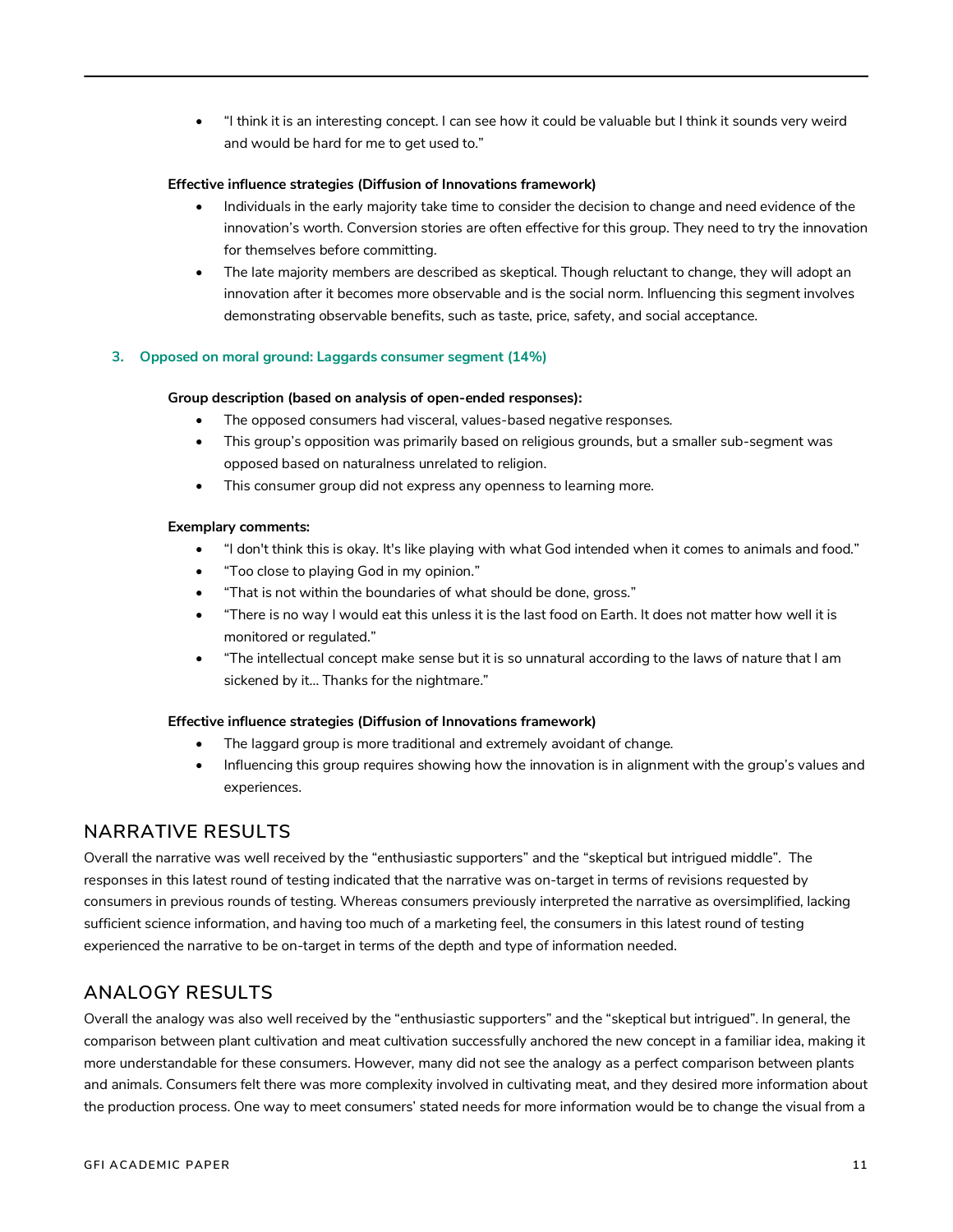static graphic to an interactive infographic, in which interested readers can easily click and access more detailed information as desired on a topic-by-topic basis.

#### **Exemplary positive reactions:**

- "It seems nice and simple and not gross."
- "This is a good analogy because it is simple and takes something that people can easily understand in order to explain something new that people might be skeptical about. It normalizes something novel and probably would make people more willing to accept it."
- "Makes the concept totally understandable."
- "It is simple and logical. Does not make the process seem that scary."

#### **Exemplary neutral and negative reactions:**

- "Makes sense.. kinda."
- "This analogy seems good. The animal part seems much more technological but I'm sure that is because of the newness of the science."
- "The idea is there, but I don't think meat works the same way as plant cuttings."
- "Taking a cutting from a plant is understandable. To do the same with an animal, you would have to take a leg and stick it in the ground. It's just not the same."
- "It's not perfect because a plant cutting just creates a new plant, as compared to cow cells tuning into just meat without the animal."

### **NOMENCLATURE RESULTS**

We tested four names in this final step of nomenclature testing: *cultivated meat, cell-cultured meat, cell-based meat,* and *cultured meat.* The four primary criteria were: 1) appeal, 2) the neutrality of the term for multiple stakeholder groups, 3) descriptiveness, and 4) ability to differentiate the category from conventional and plant-based meat. The names were selected based on these criteria after several ideation and empirical testing cycles, including four quantitative assessments and four qualitative assessments. Below are the consumer ratings from this final testing phase.

- **Appeal:** 
	- o The names *cultivated meat* and *cultured meat* were somewhat to moderately appealing to consumers.
	- o *Cell-based meat* and *cell-cultured meat* were close to somewhat appealing to consumers.
- **Descriptiveness:** 
	- o *Cultivated meat* and *cultured meat* were moderately descriptive.
	- o *Cell-based* and *cell-cultured* were moderately to very descriptive.
- **Differentiation from conventional meat:**
	- o *Cultivated, cell-based*, and *cultured* were moderately differentiating.
	- o *Cell-cultured* was moderately to very differentiating.
- **Differentiation from plant-based meat:**
	- o All terms were moderately differentiating.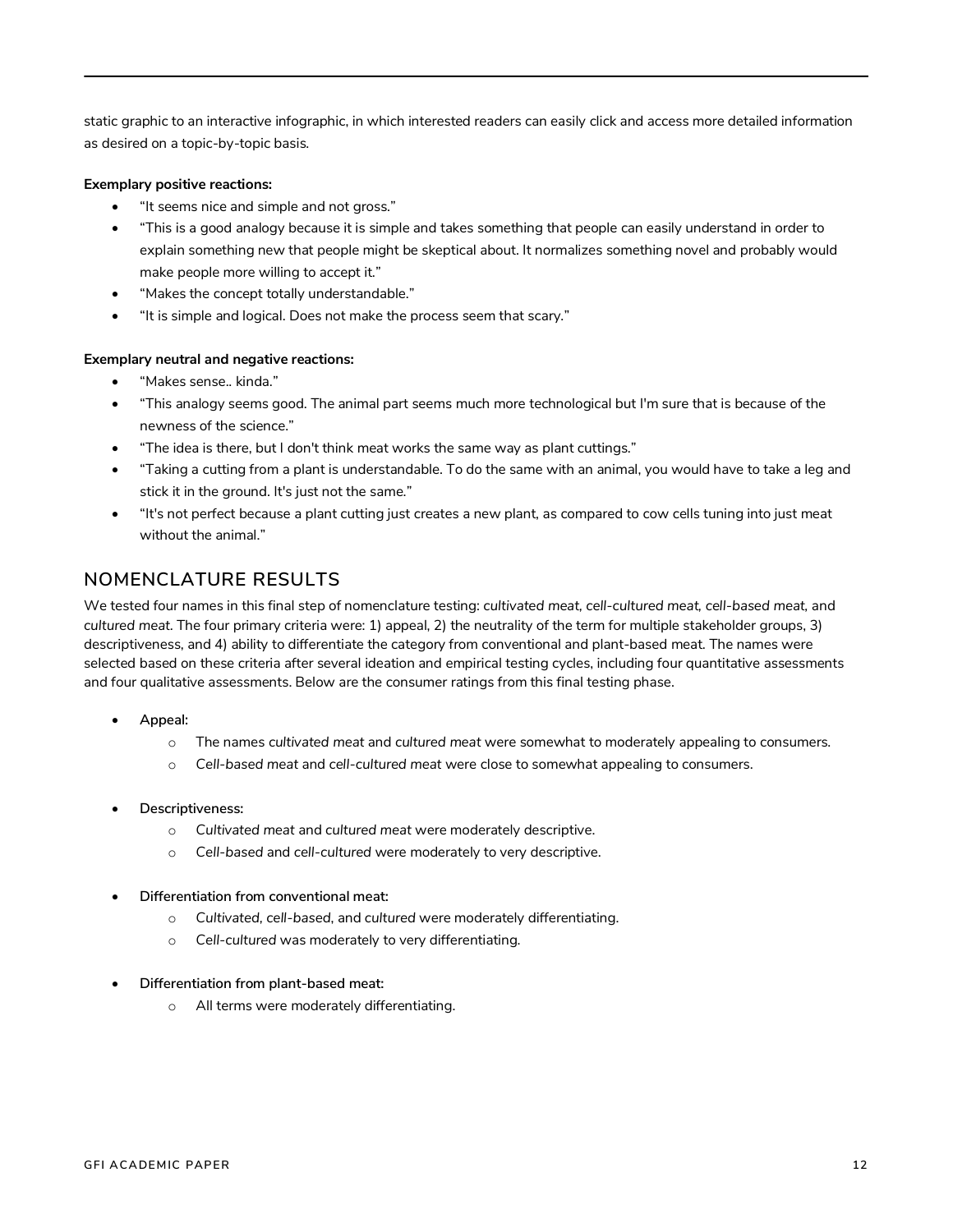#### *Table 1. Mean Name Criteria Ratings from GFI May 2019 survey*

|                                       | <b>Cultivated</b> | <b>Cell-based</b> | <b>Cell-cultured</b> | <b>Cultured</b> |
|---------------------------------------|-------------------|-------------------|----------------------|-----------------|
| Appeal                                | 2.73              | 1.83              | 1.74                 | 2.50            |
| <b>Accurately descriptive</b>         | 3.27              | 3.50              | 3.70                 | 3.04            |
| Differentiates from conventional meat | 2.86              | 3.27              | 3.51                 | 2.90            |
| Differentiates from plant-based meat  | 2.78              | 3.06              | 3.21                 | 2.86            |

*Note: All measures were rated on the following scale:* 

 $1 =$  "not at all",  $2 =$  "somewhat",  $3 =$  "moderately",  $4 =$  "very", and  $5 =$  "extremely".

#### **Comparison of 2019 Nomenclature Results to 2018 Survey Study**

Multiple terms are currently in use by cellular agriculture companies, scientists, and advocacy groups. For comparison purposes, we note in Table 2 appeal and descriptiveness ratings of key names from GFI's 2018 nomenclature study. An important difference between the two studies was that participants in the 2018 study read a brief product description prior to rating the terms, whereas participants in the 2019 study read the meat cultivation narrative and viewed the graphic analogy.

|                            | <b>Cultivated</b> | Cell-<br>based | Cell-<br>cultured | <b>Cultured</b> | Clean**                  | Slaughter-<br>free**     |
|----------------------------|-------------------|----------------|-------------------|-----------------|--------------------------|--------------------------|
| 2018 Appeal*               | 2.27              | 1.91           | 1.85              | 2.30            | 3.03                     | 2.63                     |
| 2019 Appeal                | 2.73              | 1.83           | 1.74              | 2.50            | $\overline{\phantom{a}}$ | $\overline{\phantom{a}}$ |
| 2018<br>Descriptive*       | 3.41              | 3.94           | 3.88              | 3.20            | 2.80                     | 3.78                     |
| 2019<br><b>Descriptive</b> | 3.27              | 3.50           | 3.70              | 3.04            | $\overline{\phantom{a}}$ | $\overline{\phantom{a}}$ |

*Table 2. Comparison of Name Criteria Ratings from 2018 and 2019 Survey Studies*

*Notes:*

*All measures were rated on the following scale:*

 $1 =$  "not at all",  $2 =$  "somewhat",  $3 =$  "moderately",  $4 =$  "very", and  $5 =$  "extremely".

*\*Participants in the 2018 study were exposed to the following description: "One recent breakthrough in food innovation allows us to produce meat in a new way. This meat is identical at the cellular level to conventional meat. This meat is real meat grown directly from animal cells. It is produced in a clean facility, similar to a brewery. The process does not involve raising and slaughtering farm animals. The final product has an identical taste and texture to conventional meat. This type of meat offers significant benefits for human health, the environment, and animal welfare. Several companies have already successfully produced and taste-tested this type of meat. The products will be available for retail purchase in 1-5 years."*

\*\*Although clean meat and slaughter-free meat both performed well in appeal, they were not selected for further testing in the current project due to not *meeting the neutrality criterion.*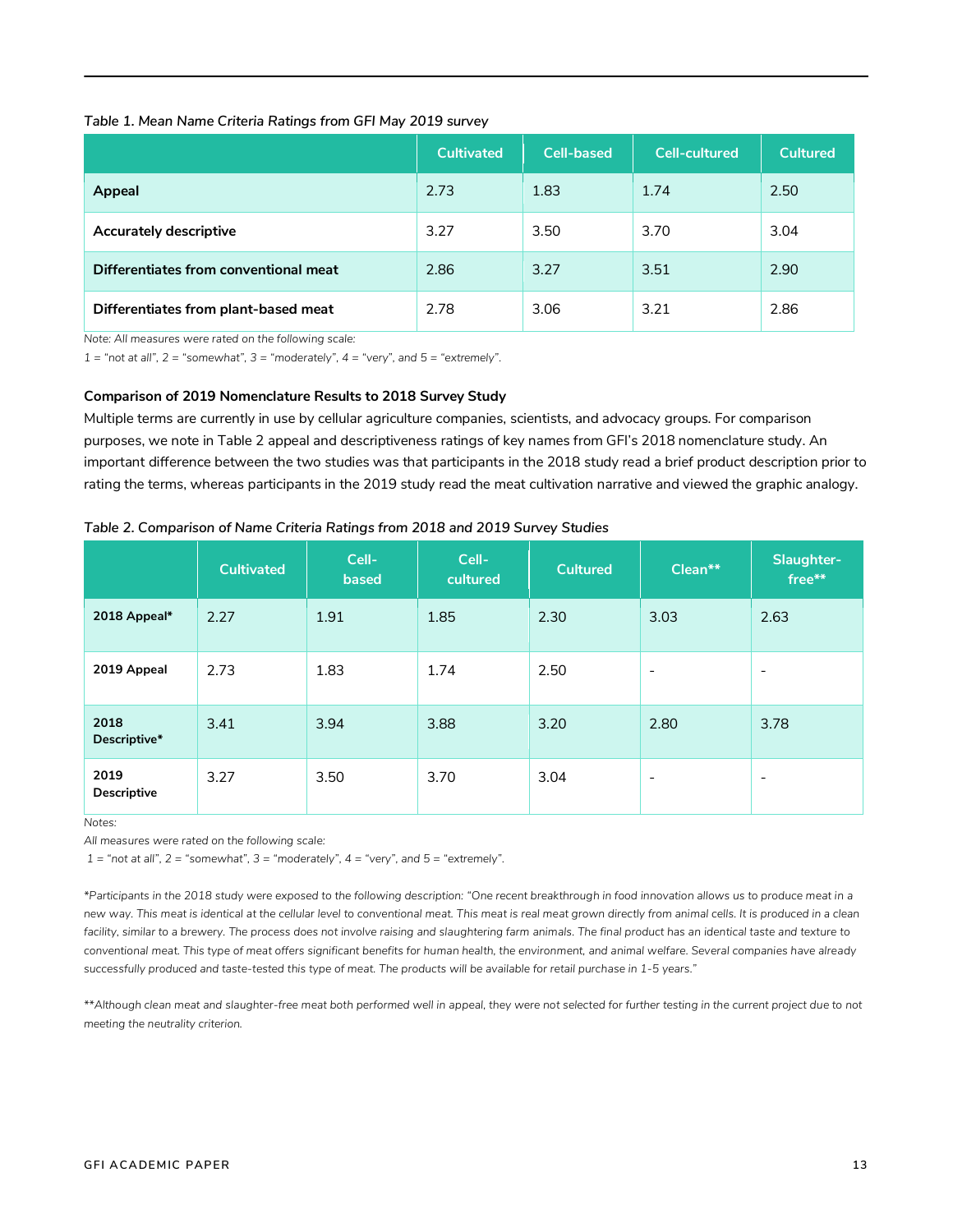# **Recommended Communication Strategies**

The project group recommends the adaptation and use of two communication tools: a narrative and graphic visual. These tools completed the cycles of ideation, application of science communication theory, message design, and empirical testing. The tools can be adapted to meet the needs of individual organizations. For instance, cellular agriculture companies may want to add a message source from their organization (i.e., add characters to the narrative), taking care to demonstrate expertise in the topic and shared interest with the audience. Educational groups, advocacy groups, or regulatory agencies could also adapt and utilize these tools. The graphic visual could be adapted to become an interactive infographic to allow for more detailed information as needed.

### **Tool 1: Narrative**

#### **Meat Cultivation: Embracing the Science of Nature**

We can now diversify and bolster the protein supply by producing meat in a new way. Rather than raising and slaughtering animals, we can cultivate meat. This is done by starting with the basic building block of all life - the cell.

Beginning with a small sample of animal cells, we can directly grow the cells into the same meat, poultry, and fish products we enjoy eating today. In conventional animal farming, cell growth occurs in an animal. But we can grow the same cells in what's known as a cultivator.

The cultivator facilitates the same biological process that happens inside an animal by providing warmth and the basic elements needed to build muscle: water, proteins, carbohydrates, fats, vitamins, and minerals. Cultivating meat is similar to the way we help plant cuttings to take root in a greenhouse that provides warmth, fertile soil, water, and nutrients.

This new method of meat production harnesses the wonders of nature but does it in a different environment. The result is an abundance of pure meat, identical to conventional meat at the cellular level. It looks, tastes, and cooks the same.

Compared to conventional meat production, meat cultivation requires only a fraction of the natural resources, decreasing the rate of methane emissions, deforestation, antibiotic resistance, biodiversity loss, and foodborne illnesses. Because this new method of production requires fewer resources, it should ultimately be possible to cultivate meat at a lower cost.

Innovators around the world are working to bring this new way of producing beef, poultry, pork, fish, and seafood to market at a competitive price point. The FDA and the USDA will jointly regulate and ensure the safety of this new form of meat production in the United States.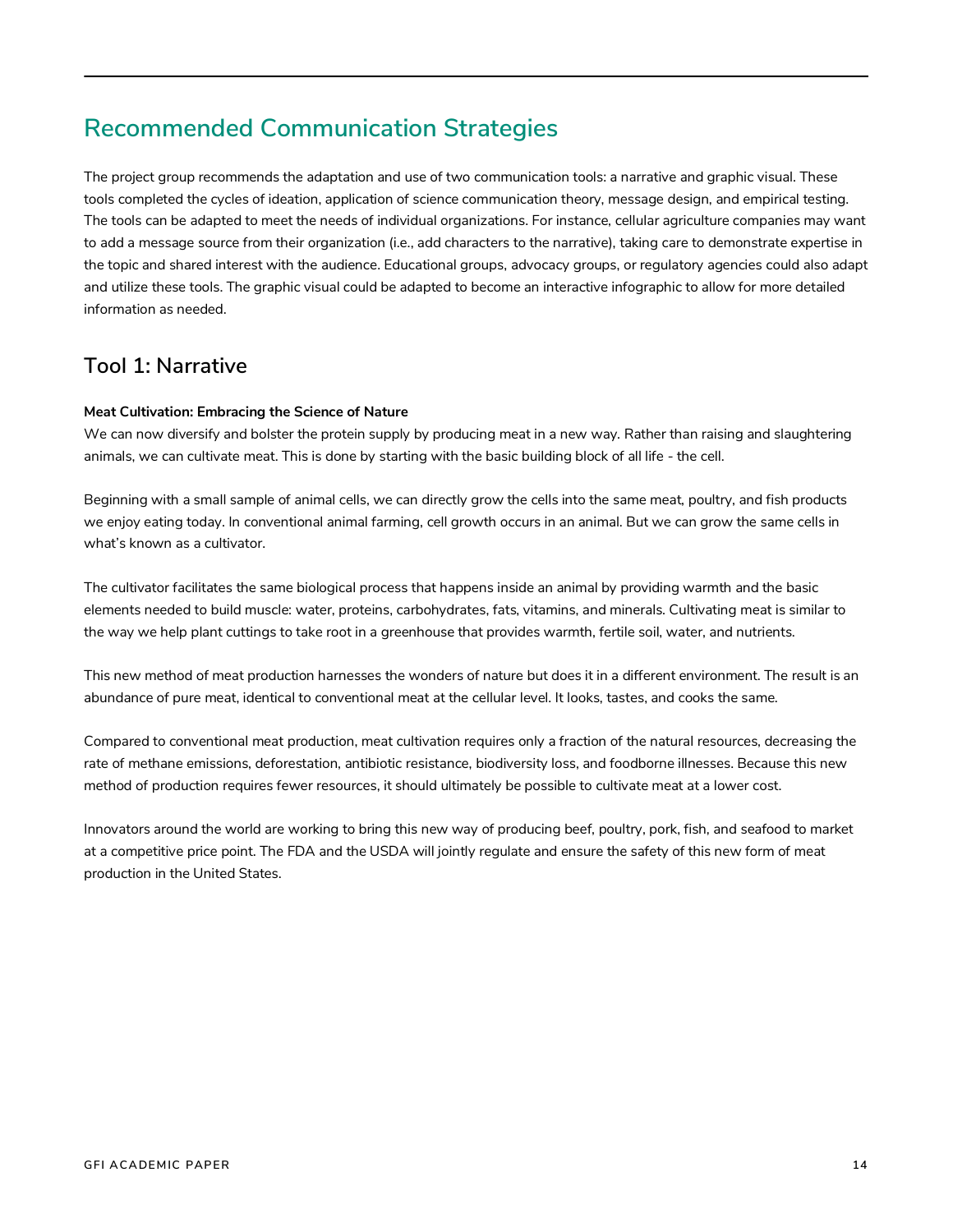# **Tool 2: Graphic Representation of the Cultivation Analogy**



### **Benefits and Challenges with Nomenclature Choices**

Our project involved several phases of nomenclature ideation and testing. We agreed upon four primary criteria for the category name: 1) appeal, 2) the neutrality of the term for multiple stakeholder groups, 3) descriptiveness, and 4) ability to differentiate the category from conventional and plant-based meat. Each name meets the neutrality criteria essential for gaining acceptance among stakeholder groups but poses benefits and challenges with respect to consumer appeal and descriptiveness/differentiation. Please refer to Table 1 for the mean name criteria ratings in the GFI May 2019 survey results section.

### **USE OF CULTIVATION LANGUAGE**

In addition to these criteria, project members agreed that successful nomenclature would best emerge from the creation of a successful narrative rooted in evidence-based communication strategies. As discussed in the review of the science communication literature, bringing an emerging technology to market requires a different strategy than marketing existing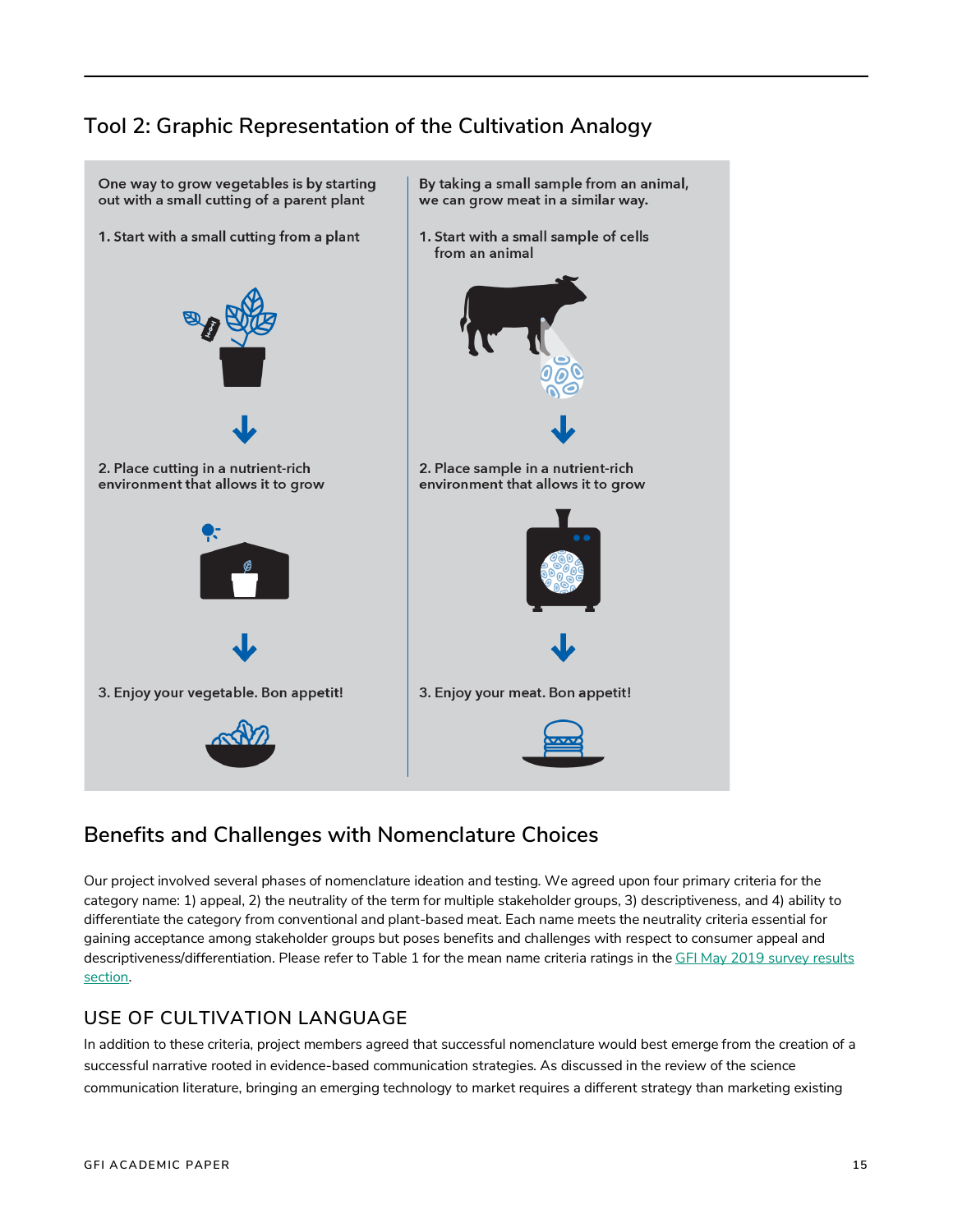food products. The use of narrative is a key framing strategy, since information about novel technologies must be presented in a format that actively engages thought and aids consumers in incorporating the new information into their existing belief and value systems. Consumer acceptance of newly emerging science topics is best driven by messaging that builds trust and credibility. This can be achieved through transparency and acknowledging uncertainties, demonstrating shared interests and the expertise of the message source, and anchoring the unfamiliar in already understood concepts.

Using these principles, the project group created a narrative and visual message with consideration for the target audience ("skeptical but intrigued middle"). The project group agreed that framing messages around the idea of meat cultivation was neutral, appealing, descriptive, and familiar. The following are examples of language choices in the narrative that engage the familiar and appealing concept of cultivation:

- Rather than raising and slaughtering animals, we can cultivate meat.
- But we can grow the same cells in what's known as a cultivator.
- The cultivator facilitates the same biological process that happens inside an animal by providing warmth and the basic elements needed to build muscle: water, proteins, carbohydrates, fats, vitamins, and minerals.
- Cultivating meat is similar to the way we help plant cuttings to take root in a greenhouse that provides warmth, fertile soil, water, and nutrients.

Whether or not the term "cultivated meat" is selected as a category descriptor, we recommend the broader use of cultivationrelated language as a way to bring this category to market in an understandable, familiar, and appealing way that resonates with consumers.

### **ADDITIONAL FACTORS NECESSARY FOR MARKET SUCCESS**

Ideally a name would meet all four criteria, optimizing appeal while also achieving necessary levels of neutrality, descriptiveness, and differentiation from conventional and plant-based meat.

It is also useful to consider the most important target audience when considering a name. In this project, we identified the "skeptical yet intrigued middle" as the most crucial for diffusing this new innovation through society. This early and late majority consumer segment expressed a strong desire for transparency and straightforward scientific information in messaging. From this standpoint, selecting a technical name (*cell-cultured meat*, *cell-based meat*) may have utility in building their consumer acceptance, even though the name itself is not as immediately appealing as other name options (*cultivated meat*, *cultured meat*).

In addition to taste and price, safety concerns were high for this group. Selecting a name that matches commonly used regulatory terms (and down the line, labeling terms on product packages) may also contribute to greater consumer acceptance (and generate less confusion).

Due to the established use of the term *cultured fish* in the aquaculture fishing industry, we view the terms *cultivated*, *cellcultured* and *cell-based* as more viable names as they are applicable to all types of meat produced through cellular agriculture (beef, pork, poultry, fish and seafood).

In Table 3, we note the benefits and challenges associated with each name.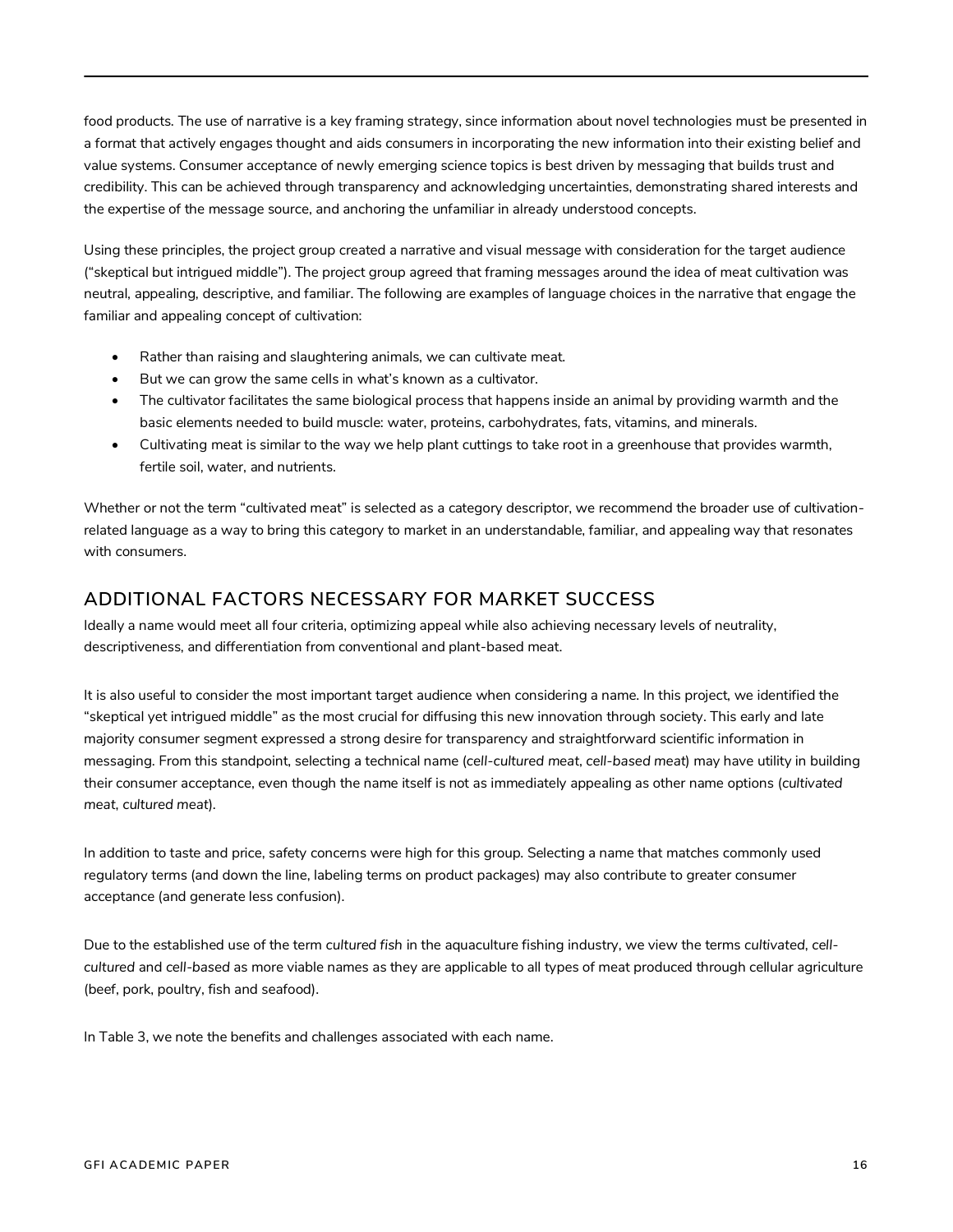| Category<br><b>Name</b> | <b>Cultivated Meat</b>                                                                                                                                                                                                    | <b>Cell-cultured Meat</b>                                                                                                             | <b>Cell-based Meat</b>                                                                                                             | <b>Cultured Meat</b>                                                                                                                                                                                                                                                                                            |
|-------------------------|---------------------------------------------------------------------------------------------------------------------------------------------------------------------------------------------------------------------------|---------------------------------------------------------------------------------------------------------------------------------------|------------------------------------------------------------------------------------------------------------------------------------|-----------------------------------------------------------------------------------------------------------------------------------------------------------------------------------------------------------------------------------------------------------------------------------------------------------------|
| <b>Products</b>         | Cultivated beef, pork,<br>poultry, fish, and<br>seafood                                                                                                                                                                   | Cell-cultured beef, pork,<br>poultry, fish, and<br>seafood                                                                            | Cell-based beef, pork,<br>poultry, fish, and<br>seafood                                                                            | Cultured beef, pork,<br>poultry<br>N/A: cultured fish and<br>seafood*                                                                                                                                                                                                                                           |
| <b>Benefits</b>         | Cultivation is a trusted,<br>understandable, and<br>familiar concept that<br>flows well with the<br>narrative and analogy.                                                                                                | Cell-cultured is an<br>established name in the<br>scientific community and<br>used in regulatory<br>literature.                       | Cell-based is an<br>established term in the<br>cellular agriculture<br>industry and used by<br>advocacy groups.                    | Cultured is an established<br>term used by academic<br>and advocacy groups and<br>used by one cellular<br>agriculture company.                                                                                                                                                                                  |
|                         | Cultivated meat scored<br>moderately descriptive<br>and differentiating.                                                                                                                                                  | Cell-cultured scored<br>highest in<br>descriptiveness and<br>differentiation from<br>other types of meat.                             | Cell-based scored<br>moderately descriptive<br>and differentiating from<br>other types of meat.                                    | Cultured scored<br>moderately descriptive<br>and differentiating from<br>other types of meat.                                                                                                                                                                                                                   |
|                         | In both qualitative and<br>quantitative<br>assessments, cultivated<br>scored highest in<br>consumer appeal.<br>Focus groups<br>participants stated that<br>this term presented no<br>confusion with plant-<br>based meat. | A transparent, technical<br>name may generate<br>acceptance for the<br>target consumer<br>segment.                                    | A transparent, technical<br>name may generate<br>acceptance for the<br>target consumer<br>segment.                                 | Cultured was somewhat<br>to moderately appealing.<br>A transparent, technical<br>name may generate<br>acceptance for the target<br>consumer segment.                                                                                                                                                            |
| <b>Challenges</b>       | Though cultivated meat<br>was moderately<br>descriptive and<br>differentiating from<br>other types of meat, cell-<br>cultured and cell-based<br>scored higher.                                                            | Cell-cultured is lower in<br>appeal and would need<br>to be balanced with<br>other familiar and<br>appealing messaging<br>strategies. | Cell-based is lower in<br>appeal and would need<br>to be balanced with<br>other familiar and<br>appealing messaging<br>strategies. | Cultured meat presents<br>some challenges as it is a<br>duplicate food term (e.g.,<br>cultured yogurt, cultured<br>fish).<br>*Cultured fish is an<br>established term in the<br>aquaculture industry and<br>therefore is not a viable<br>name for fish and seafood<br>produced through cellular<br>agriculture. |

### *Table 3. Summary of benefits and challenges with name choices*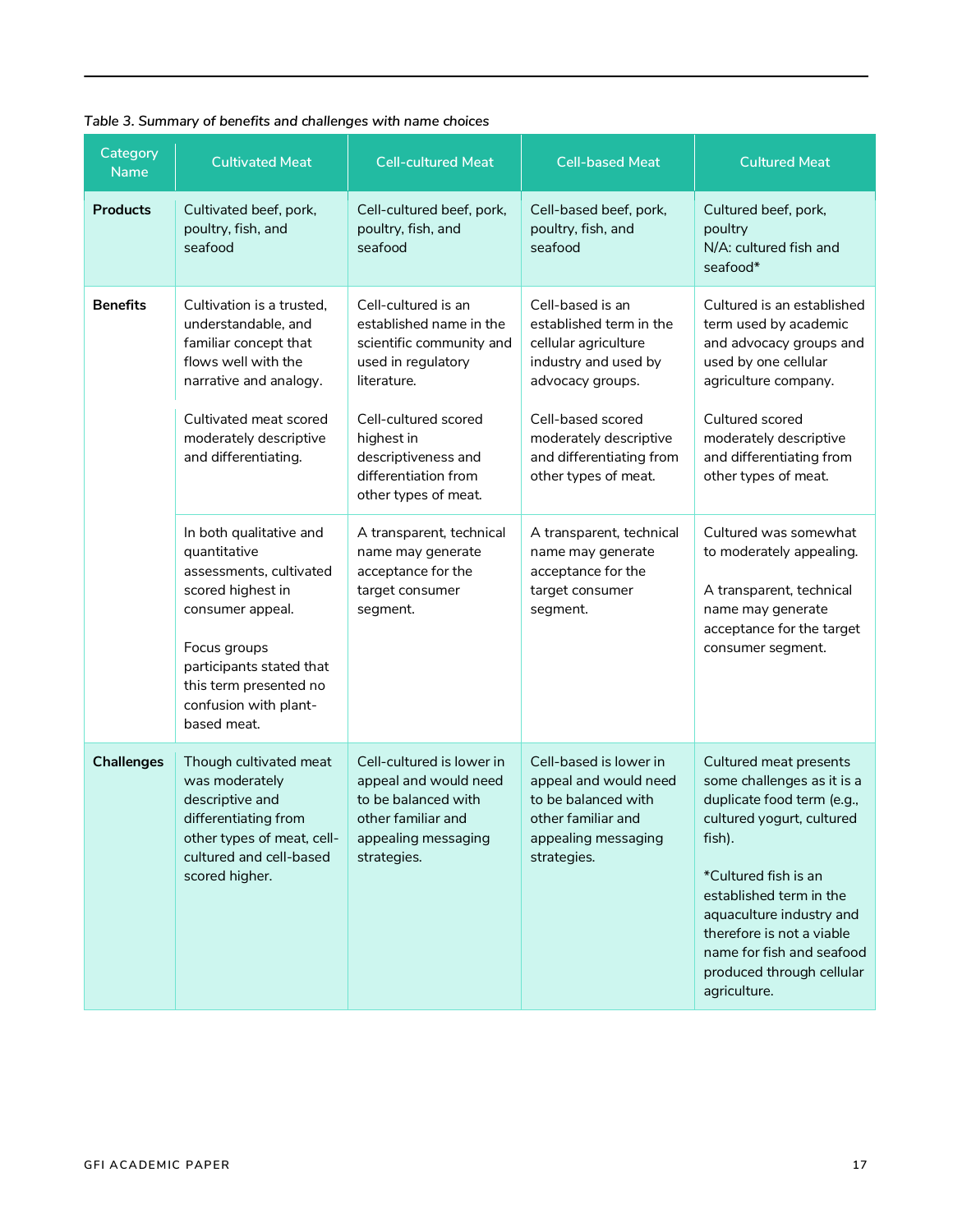# **References**

- Anderson, J. (2018). *Naturalness Concerns and Clean Meat Acceptance: A Faunalytics Study.* Faunalytics. Retrieved from https://faunalytics.org/naturalness-concerns-and-clean-meat-acceptance-a-faunalytics-study/#
- Brodie, M., Foehr, U., Rideout, V., Baer, N., Miller, C., Flournoy, R., & Altman, D. (2001). Communicating health information through the entertainment media. *Health Affairs*, *20*(1), 192–199. doi:10.1377/hlthaff.20.1.192
- Bruner, J. S. (2009). *Actual Minds, Possible Worlds*. Cambridge, MA: Harvard University Press.
- Bryant, C., & Barnett, J. (2018). Consumer acceptance of cultured meat: A review. *Meat Science*, *143*, 8–17. doi:10.1016/j.meatsci.2018.04.008
- Bryant, C., Szejda, K., Parekh, N., Desphande, V., & Tse, B. (2019). A survey of consumer perceptions of plant-based and clean meat in the USA, India, and China. *Frontiers in Sustainable Food Systems*, *3* (11). doi:10.3389/fsufs.2019.00011
- Committee on Gene Drive Research in Non-Human Organisms: Recommendations for Responsible Conduct, Board on Life Sciences, Division on Earth and Life Studies, & National Academies of Sciences, Engineering, and Medicine. (2016). *Gene Drives on the Horizon: Advancing Science, Navigating Uncertainty, and Aligning Research with Public Values*. Retrieved from https://www.nap.edu/catalog/23405/gene-drives-on-the-horizon-advancing-science-navigatinguncertainty-and
- Craik, F. I. M., & Lockhart, R. S. (1972). Levels of processing: A framework for memory research. *Journal of Verbal Learning and Verbal Behavior*, *11*(6), 671–684. doi:10.1016/S0022-5371(72)80001-X
- Dahlstrom, M. F. (2010). The role of causality in information acceptance in narratives: An example from science communication. *Communication Research*, *37*(6), 857–875. doi:10.1177/0093650210362683
- Dahlstrom, M. F. (2014). Using narratives and storytelling to communicate science with nonexpert audiences. *Proceedings of the National Academy of Sciences of the United States of America*, *111 Suppl 4*, 13614–13620. doi:10.1073/pnas.1320645111
- Vaughan, P. W., Rogers, E. M., Signal, A., & Swahili, R. M. (2000). Entertainment-education and HIV/AIDS prevention: A field experiment in Tanzania. *Journal of Health Communication*, *5*(1), 81–100. doi:10.1080/10810730050019573
- Fischhoff, B., Brewer, N. T., & Downs, J. S. (2011). *Communicating risks and benefits: An evidence-based user's guide.*  Washington DC: Food and Drug Administration. Retrieved from https://www.fda.gov/media/81597/download
- Frewer, L. (2004). The public and effective risk communication. *Toxicology Letters*, *149*, 391–397. doi:10.1016/j.toxlet.2003.12.049
- Frewer, L. J., Howard, C., & Shepherd, R. (1998). Understanding public attitudes to technology. *Journal of Risk Research*, *1*(3), 221–235. doi:10.1080/136698798377141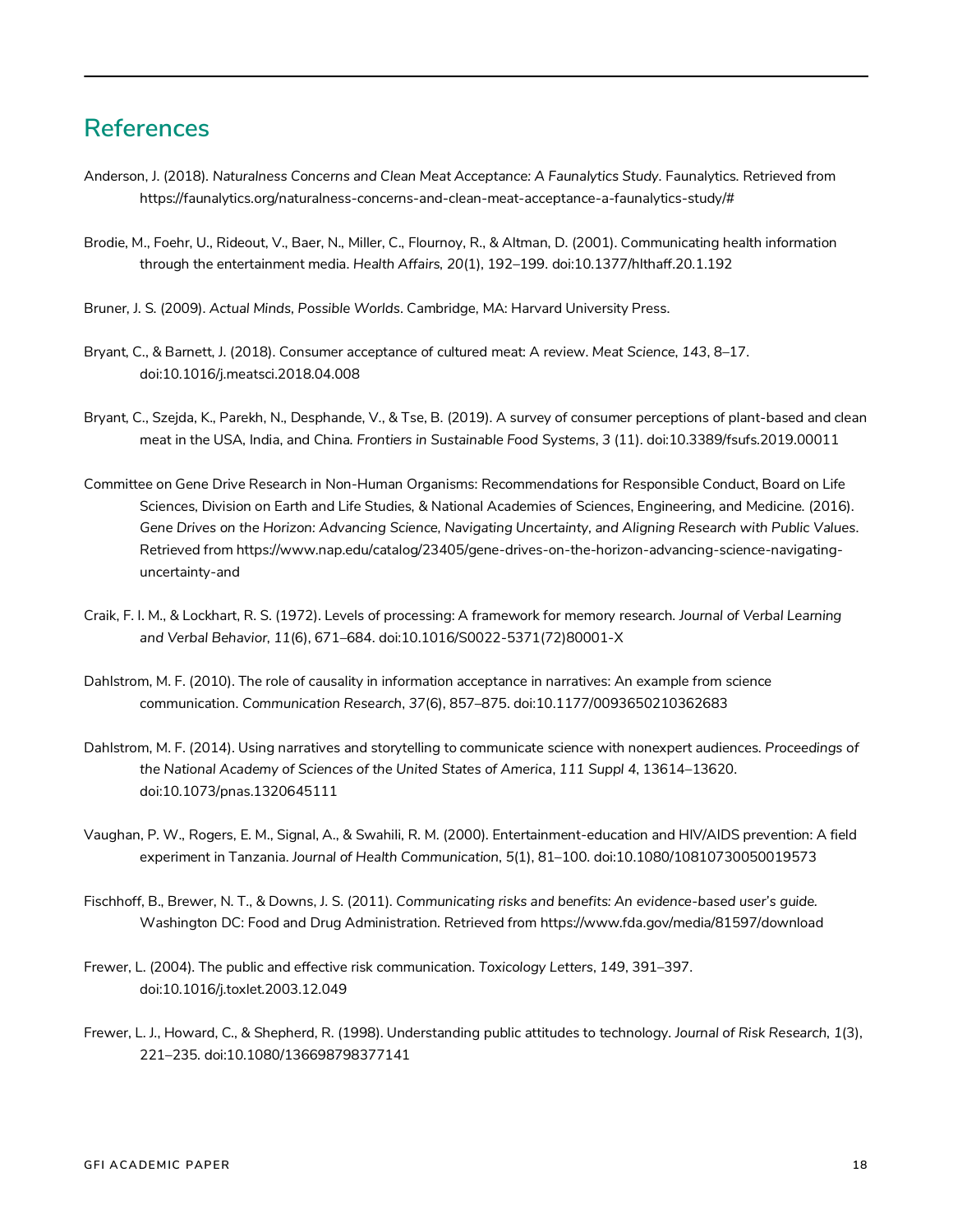- Frewer, L. J., Miles, S., Brennan, M., Kuznesof, S., Ness, M., & Ritson, C. (2002). Public preferences for informed choice under conditions of risk uncertainty. *Public Understanding of Science*, *11*(4), 363–372. doi:10.1088/0963-6625/11/4/304
- Goffman, E. (1974). *Frame analysis: An essay on the organization of experience*. Cambridge, MA, US: Harvard University Press.
- Graesser, A. C., Olde, B., & Klettke, B. (2002). How does the mind construct and represent stories. *Narrative Impact: Social and Cognitive Foundations*, 229–262. Mahwah, NJ: Erlbaum.
- Greenhalgh, T. (2001). Storytelling should be targeted where it is known to have greatest added value. *Medical Education*, *35*(9), 818–819. doi:10.1046/j.1365-2923.2001.01027.x
- Johnson, B. B., & Slovic, P. (1995). Presenting uncertainty in health risk assessment: Initial studies of its effects on risk perception and trust. *Risk Analysis*, *15*(4), 485–494. doi:10.1111/j.1539-6924.1995.tb00341.x
- Kahan, D. M. (2014). Making climate-science communication evidence-based all the way down. In M. Boykoff & D. Crow (eds.), *Culture, Politics and Climate Change*. New York, NY: Routledge Press. Retrieved from https://papers.ssrn.com/sol3/papers.cfm?abstract\_id=2216469
- Kahneman, D. (2013). *Thinking, Fast and Slow* (1st ed). New York, NY: Farrar, Straus, and Giroux.
- Lane, R., Miller, A. N., Brown, C., & Vilar, N. (2013). An examination of the narrative persuasion with epilogue through the lens of the Elaboration Likelihood Model. *Communication Quarterly*, *61*(4), 431–445. doi:10.1080/01463373.2013.799510
- Lupia, A. (2013). Communicating science in politicized environments. *Proceedings of the National Academy of Sciences of the United States of America*, *110*(3), 14048–14054. doi:10.1073/pnas.1212726110
- Moore, K. M. Z. D., Zabrucky, K. M., & Moore, D. (1999). Influence of text genre on adults' monitoring of understanding and recall. *Educational Gerontology*, *25*, 691–710. doi:10.1080/036012799267440
- Morton, T. A., Rabinovich, A., Marshall, D., & Bretschneider, P. (2011). The future that may (or may not) come: How framing changes responses to uncertainty in climate change communications. *Global Environmental Change: Human and Policy Dimensions*, *21*(1), 103–109. doi:10.1016/j.gloenvcha.2010.09.013
- National Academies of Sciences, Engineering, and Medicine, Division of Behavioral and Social Sciences and Education, & Committee on the Science of Science Communication: A Research Agenda. (2017). *Communicating Science Effectively: A Research Agenda*. Retrieved from https://www.nap.edu/catalog/23674/communicating-scienceeffectively-a-research-agenda
- National Academy of Sciences. (2014). *The Science of Science Communication II: Summary of a Colloquium*. Retrieved from https://www.nap.edu/catalog/18478/the-science-of-science-communication-ii-summary-of-a-colloquium
- National Research Council. (2012). Using Science as Evidence in Public Policy. K. Prewitt, T.A. Schwandt, and M.L. Straf (Eds.), Committee on the Use of Social Science Knowledge in Public Policy, Division of Behavioral and Social Sciences and Education. Washington, DC: The National Academies Press.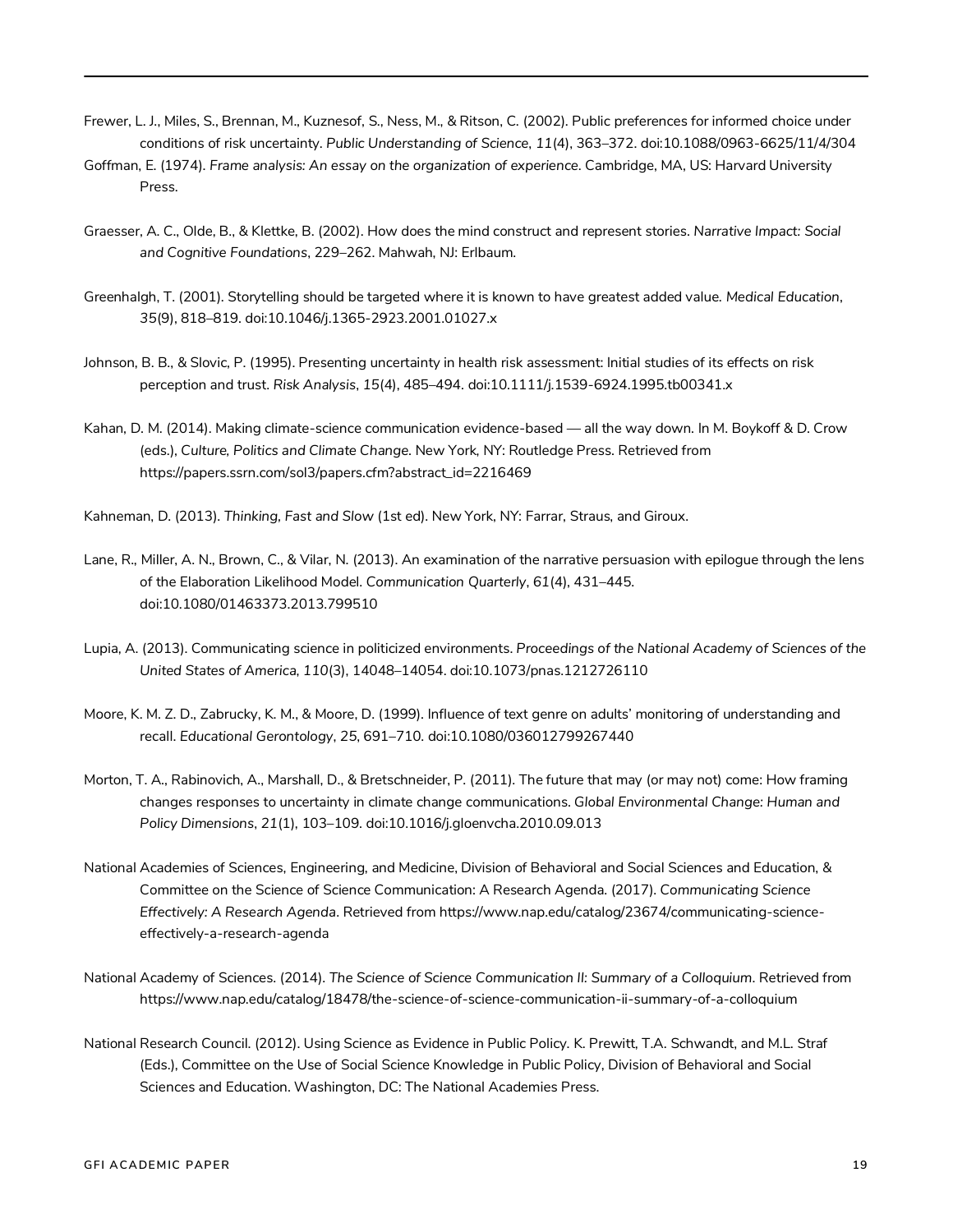- Nisbet, M. C. (2009). Communicating climate change: Why frames matter for public engagement. *Environment: Science and Policy for Sustainable Development*, *51*(2), 12–23. doi:10.3200/ENVT.51.2.12-23
- Renn, O., & Levine, D. (1991). Credibility and trust in risk communication. In R. E. Kasperson & P. J. M. Stallen (Eds.), *Communicating Risks to the Public: International Perspectives* (175–217). Norwell, MA: Kluwer Academic Publishers.
- Rogers, E. (2003). Elements of diffusion. In *Diffusion of innovations* (pp. 1–38). New York: Free Press.
- Schank, R. C., & Abelson, R. P. (1995). Knowledge and memory: The real story. In R. S. Wyer Jr. (Ed.), *Advances in social cognition* (1–85). Mahwah, NJ: Lawrence Erlbaum Associates.
- Scott, S. D., Brett-MacLean, P., Archibald, M., & Hartling, L. (2013). Protocol for a systematic review of the use of narrative storytelling and visual-arts-based approaches as knowledge translation tools in healthcare. *Systematic Reviews*, *2*, 19. doi:10.1186/2046-4053-2-19
- Shanks, D. R. (2010). Learning: From association to cognition. *Annual Review of Psychology*, *61*, 273–301. doi:10.1146/annurev.psych.093008.100519
- Sundin, A., Andersson, K., & Watt, R. (2018). Rethinking communication: Integrating storytelling for increased stakeholder engagement in environmental evidence synthesis. *Environmental Evidence*, *7*(1), 6. doi:10.1186/s13750-018-0116- 4
- Szejda, K. (2018). Cellular agriculture nomenclature: Optimizing consumer acceptance. Washington, DC: The Good Food Institute.
- Weigold, M. F. (2001). Communicating science: A review of the literature. *Science Communication*, *23*(2), 164–193. doi:10.1177/1075547001023002005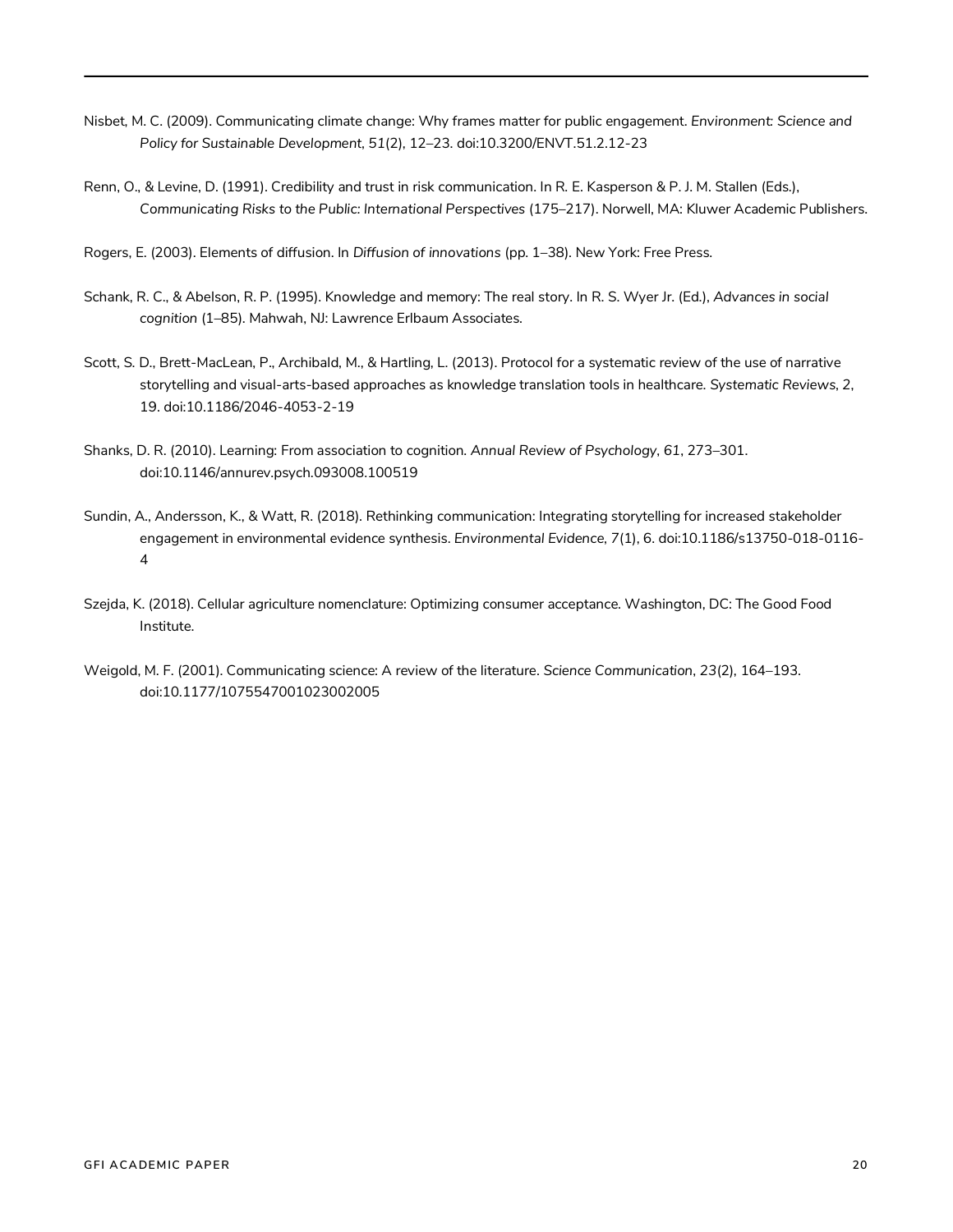# **Project Members**

### **Organizations**

**The Good Food Institute Mattson Memphis Meats**

### **Primary Project Members**

**Keri Szejda, PhD** Senior Consumer Research Scientist, The Good Food Institute Project role: Lead researcher and communication strategy

**Mary Allen, BA** Content Specialist, The Good Food Institute Project role: Communication strategy

**Annie Cull, MA** Director of Communications, The Good Food Institute Project role: Communication strategy

**Al Banisch, MBA, BS** Executive Vice President, New Product Strategy & Insights, Mattson Project role: Lead market strategy

**Barb Stuckey, MMH, BS** President and Chief Innovation Officer, Mattson Project role: Market strategy

### **Technical Advisors**

**Maria Occarina Macedo, MBA** Director of Brand and Creative, Memphis Meats Project role: Lead technical advisor

**Steve Myrick, MBA** Vice President of Operations, Memphis Meats Role: Regulatory strategy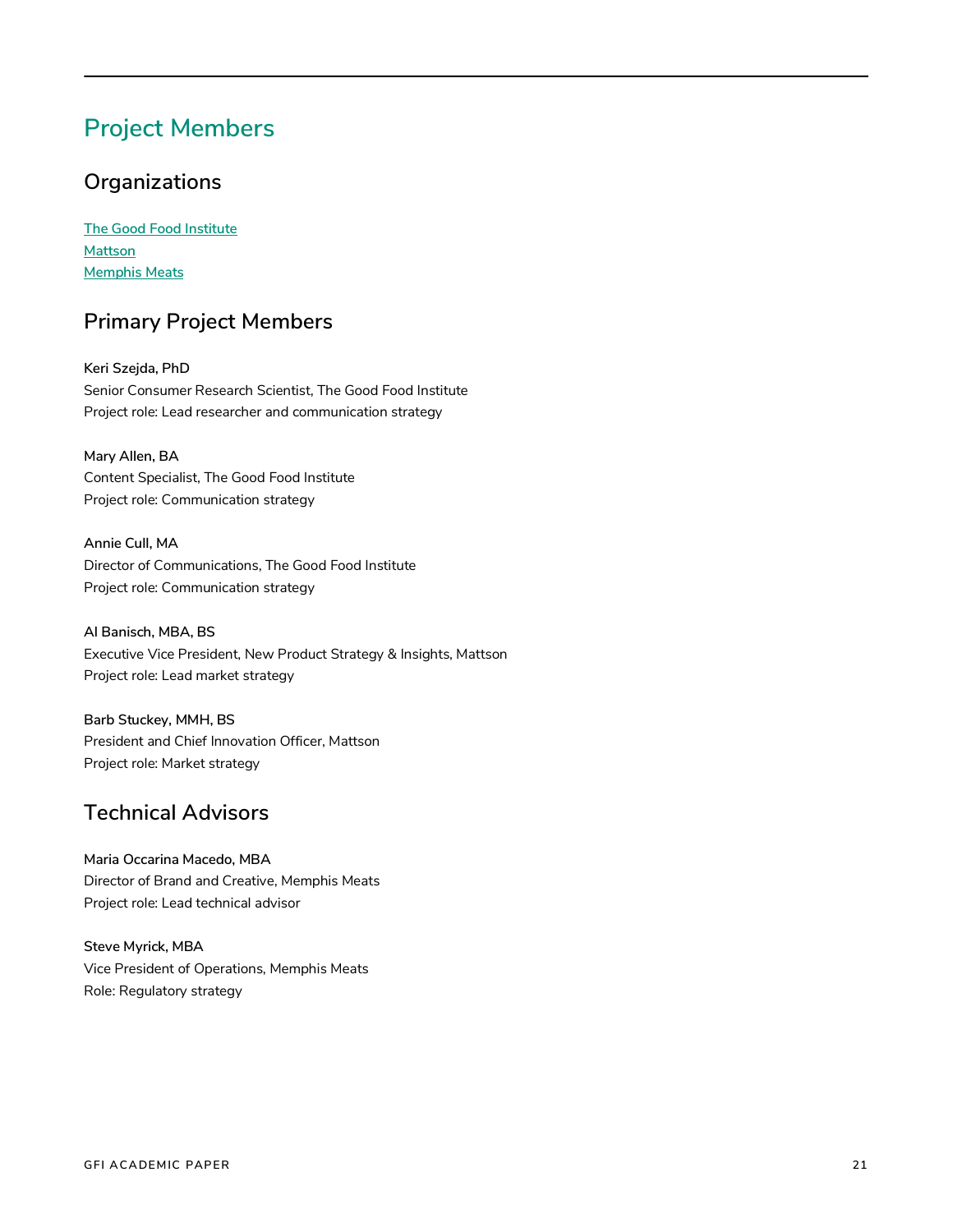### **Contributing Researchers**

**Courtney Dillard, PhD** Visiting Professor, Willamette University Role: Focus group research

**Tessa Urbanovich, MS** Consumer Research Assistant, The Good Food Institute Role: Science communication research

### **Contributing Market Strategists**

**Brad Barbara, MBA** Director of Innovation, The Good Food Institute Role: Market strategy

**Danikka Semana, BA** Project Manager, Brand Design & Innovation, Mattson Role: Market strategy

**Sneha Parab, MS** Senior Food Technologist, Mattson Role: Market strategy

**Caroline LaFleur, MS** Food Technologist, Mattson Role: Market strategy

**Paolo Beltran, MS** Project Manager, Food Technology & Product Development, Mattson Role: Market strategy

**Emily McCue, BS** Project Manager, Innovation, Mattson Role: Market strategy

**Justin Shimek, PhD** Chief Executive Officer, Mattson Role: Market strategy